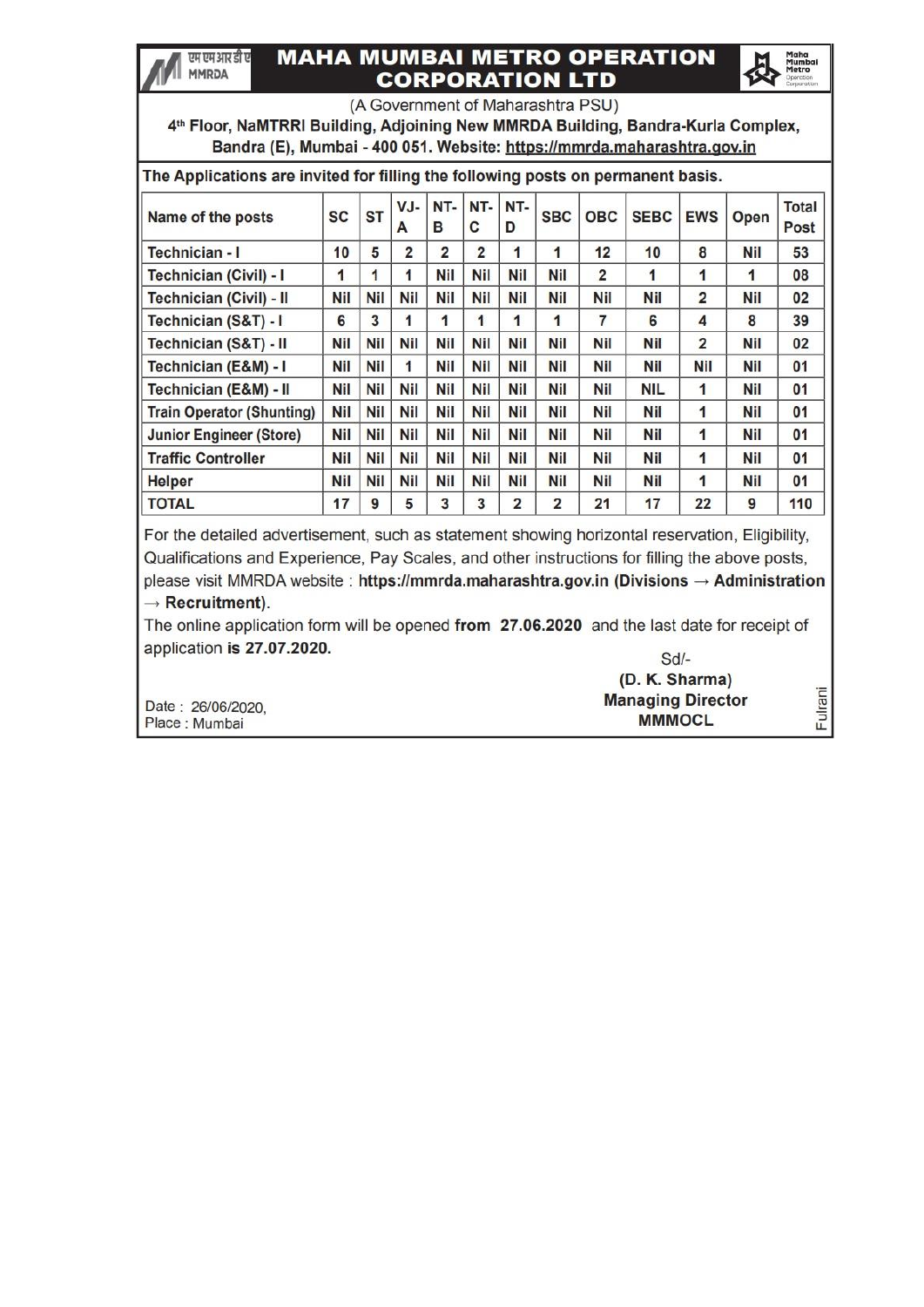#### महा मुंबई मेट्रो संचलन महामंडळ मयदित एम एम आर डी ए **MMRDA** (महाराष्ट्र सरकारचा उपक्रम PSU)



४ था मजला, नामट्री इमारत, प्राधिकरणाच्या नवीन इमारतीजवळ, वांद्रे-कुर्ला संकुल, वांद्रे (पूर्व), मुंबई-४०० ०५१ वेबसाईट: https://mmrda.maharashtra.gov.in

| पदांचे नांव                 | अ.                       | अ.                           | वि.                          | भ.                           | 91.                      | भ.                           | वि.                          | इ.                       | सा.                      | ई.                       | खुला                     | एकूण      |
|-----------------------------|--------------------------|------------------------------|------------------------------|------------------------------|--------------------------|------------------------------|------------------------------|--------------------------|--------------------------|--------------------------|--------------------------|-----------|
|                             | जा                       | ज.                           | जा.<br>(3I)                  | ज.<br>(ब)                    | ज.<br>(5)                | ज.<br>$(\overline{s})$       | मा.<br>प्र.                  | मा.<br>ਰ                 | आ.<br>श्री.<br>मा        | डब्ल्यू.<br>एस.          |                          | पदे       |
| टेक्निशियन -                | e g                      | $\mathbf{r}$                 | २                            | २                            | ç                        | १                            | δ                            | $\delta$                 | 80                       | $\epsilon$               |                          | 43        |
| टेक्निशियन (सिव्हिल) -      | १                        | १                            | १                            | $\qquad \qquad \blacksquare$ | ۰                        | $\qquad \qquad$              | -                            | Ç                        | १                        | १                        | १                        | $\circ c$ |
| टेक्निशियन (सिव्हिल) - II   | Ξ                        | $\frac{1}{2}$                | ٠                            | $\overline{\phantom{a}}$     | -                        | $\equiv$                     | ٠                            | u.                       | ٠                        | २                        | ٠                        | 0.5       |
| टेक्निशियन (एस अँड टी) -    | g                        | ₿                            | १                            | १                            | १                        | १                            | १                            | $\mathbf{Q}$             | g                        | Х                        | $\epsilon$               | 36        |
| टेक्निशियन (एस अँड टी) - II | $\overline{\phantom{0}}$ | $\overline{\phantom{0}}$     | ٠                            | $\overline{\phantom{m}}$     | $\overline{\phantom{0}}$ | $\overline{\phantom{a}}$     | ٠                            | $\overline{\phantom{0}}$ | $\overline{\phantom{0}}$ | २                        | ۰                        | 0.5       |
| टेक्निशियन (ई अँड एम) - 1   | $\overline{a}$           | $\overline{a}$               | १                            | $\overline{\phantom{0}}$     | -                        | $\overline{\phantom{0}}$     |                              | -                        |                          | $\overline{\phantom{a}}$ | ۰                        | 08        |
| टेक्निशियन (ई अँड एम) - II  | $\overline{\phantom{0}}$ | $\overline{\phantom{0}}$     | -                            | $\qquad \qquad$              | -                        | $\qquad \qquad$              | -                            | ۰                        | -                        | १                        | ۰                        | 08        |
| ट्रेन ऑपरेटर (शंटींग)       | -                        | $\overline{a}$               |                              | ٠                            | ۰                        | -                            | -                            |                          | ٠                        | १                        | -                        | 90        |
| ज्यूनियर इंजिनीअर (स्टोअर)  | $\overline{\phantom{m}}$ | $\overline{\phantom{0}}$     | ۰                            | $\overline{\phantom{a}}$     | ۰                        | $\overline{\phantom{0}}$     | $\qquad \qquad \blacksquare$ | ۰                        | $\overline{\phantom{0}}$ | १                        | $\qquad \qquad$          | 08        |
| ट्रॅफिक कंट्रोलर            | $\overline{a}$           | $\qquad \qquad \blacksquare$ | $\qquad \qquad \blacksquare$ | -                            |                          | $\qquad \qquad \blacksquare$ | -                            | -                        |                          | १                        | $\overline{\phantom{0}}$ | 08        |
| हेल्पर                      | $\overline{\phantom{a}}$ | $\qquad \qquad \blacksquare$ | -                            | $\overline{\phantom{a}}$     | ۰.                       | $\overline{\phantom{a}}$     | -                            | ۰                        |                          | $\overline{\mathbf{S}}$  | $\overline{\phantom{a}}$ | 90        |
| एकुण                        | 99                       | ९                            | 4                            | Э                            | Э                        | ç                            | 5                            | २१                       | 99                       | २२                       | p                        | 880       |

समांतर आरक्षण दर्शविणारा तक्ता, शैक्षणिक अर्हता, अनुभव, वेतन श्रेणी आणि इतर सर्व माहिती प्राधिकरणाच्या वेबसाईट वर देण्यात आलेली आहे. https://mmrda.maharashtra.gov.in (Divisions=Administration=Recruitment). ऑनलाईन अर्ज भरण्याची मुदत २७/०६/२०२० पासून सुरु होईल व अर्ज करण्याची शेवटची तारीख २७/०७/२०२० असेल. स्वाक्षरी/-

|                     | $\sim$              |     |
|---------------------|---------------------|-----|
|                     | (डि.के.शर्मा)       |     |
| दिनांक : २६/०६/२०२० | व्यवस्थापकीय संचालक | iue |
| स्थळ : मुंबई        | एम.एम.एम.ओ.सी.एल    |     |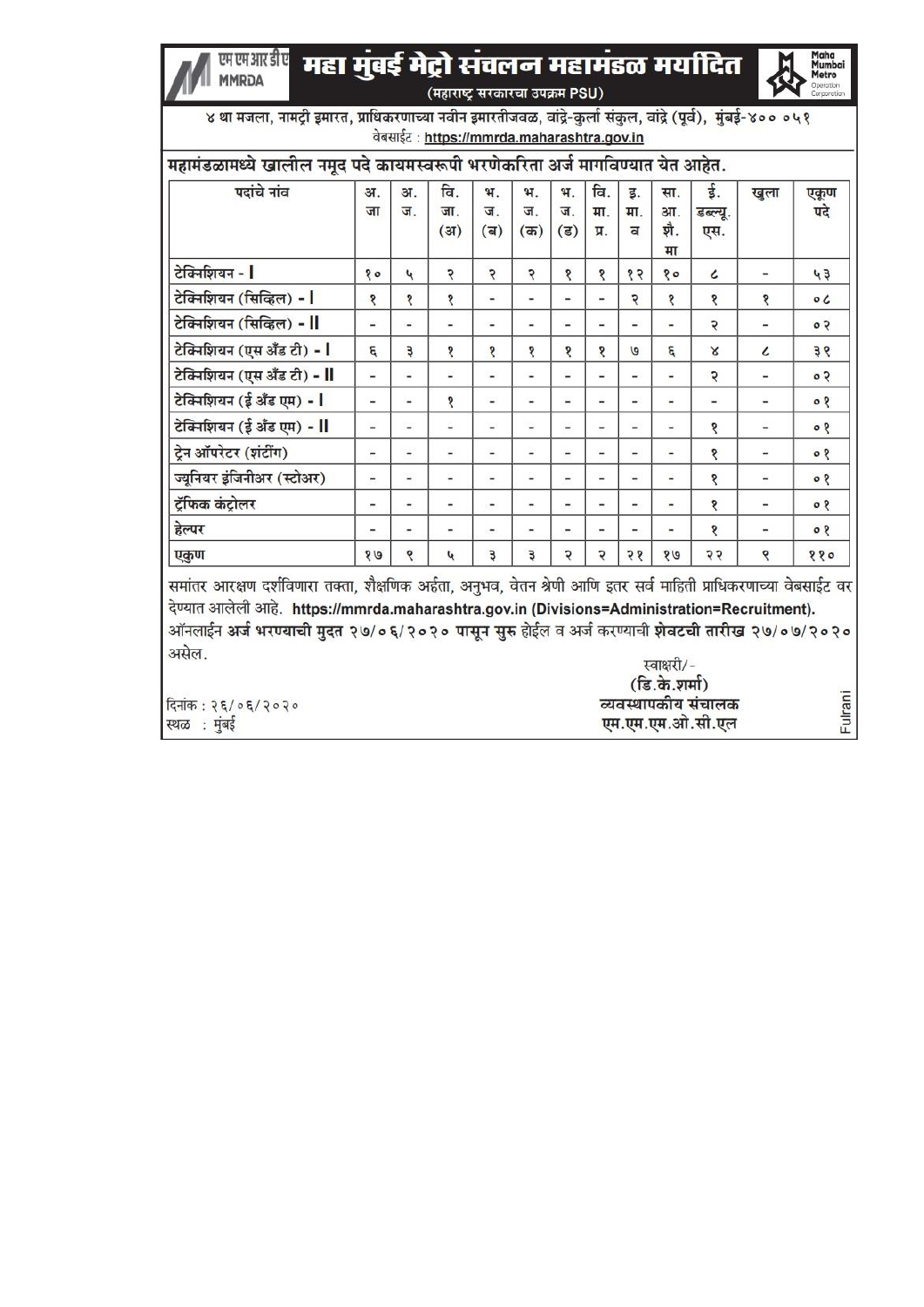### **As per GAD GR of Govt. of Maharashtra dated 16.03.1999, Statement showing the Compartmentalized Horizontal Reservation of following Posts.**

| Post: Technician - I                           |                |                |                |                         |                    |              |            |                |                                                 |                |                          |                             |  |
|------------------------------------------------|----------------|----------------|----------------|-------------------------|--------------------|--------------|------------|----------------|-------------------------------------------------|----------------|--------------------------|-----------------------------|--|
| <b>Category</b>                                | <b>SC</b>      | <b>ST</b>      | VJ-<br>A       | NT-<br>B                | NT-<br>$\mathbf C$ | NT-<br>D     | <b>SBC</b> | <b>OBC</b>     | <b>SEBC</b>                                     | <b>EWS</b>     | Open                     | <b>Total</b><br><b>Post</b> |  |
| No. of<br><b>Posts</b>                         | 10             | 5              | $\overline{2}$ | $\overline{\mathbf{2}}$ | $\overline{2}$     | $\mathbf{1}$ | 1          | 12             | 10                                              | 8              |                          | 53                          |  |
|                                                |                |                |                |                         |                    |              |            |                | <b>Statement Showing Horizontal Reservation</b> |                |                          |                             |  |
| General                                        | 3              | $\overline{2}$ | $\mathbf{1}$   | $\mathbf{1}$            | 1                  | 1            | 1          | 3              | 3                                               | 5              | $\overline{\phantom{0}}$ | 21                          |  |
| Women<br>Reservation                           | 3              | $\overline{2}$ | 1              | $\mathbf{1}$            | 1                  |              |            | 4              | 3                                               | $\overline{2}$ |                          | 17                          |  |
| Differently<br>Abled<br>Persons<br>(PH)        |                |                |                |                         |                    |              |            | $\mathbf{1}$   |                                                 |                |                          | $\mathbf{1}$                |  |
| Ex-Service<br>Persons                          | $\overline{2}$ | $\mathbf{1}$   |                |                         |                    |              |            | $\overline{2}$ | $\overline{2}$                                  | 1              |                          | 8                           |  |
| Project<br>/Earthquak<br>e Affected<br>Persons | 1              |                |                |                         |                    |              |            | $\mathbf{1}$   | 1                                               |                |                          | 3                           |  |
| Meritorious<br>Sports<br>Persons               | $\mathbf{1}$   |                |                |                         |                    |              |            | 1              | $\mathbf{1}$                                    |                |                          | 3                           |  |
| Orphan<br>Child                                |                |                |                |                         |                    |              |            |                |                                                 |                |                          |                             |  |

|                                                |              |           |          |          |          | Post: Technician (Civil) - I |            |                         |                                                 |            |              |                             |
|------------------------------------------------|--------------|-----------|----------|----------|----------|------------------------------|------------|-------------------------|-------------------------------------------------|------------|--------------|-----------------------------|
| Category                                       | <b>SC</b>    | <b>ST</b> | VJ-<br>A | NT-<br>B | NT-<br>C | NT-<br>D                     | <b>SBC</b> | <b>OBC</b>              | <b>SEBC</b>                                     | <b>EWS</b> | Open         | <b>Total</b><br><b>Post</b> |
| No. of<br><b>Posts</b>                         | $\mathbf{1}$ | 1         | 1        |          |          |                              |            | $\overline{\mathbf{2}}$ | $\mathbf{1}$                                    | 1          | $\mathbf{1}$ | 8                           |
|                                                |              |           |          |          |          |                              |            |                         | <b>Statement Showing Horizontal Reservation</b> |            |              |                             |
| General                                        | $\mathbf{1}$ | 1         | 1        |          |          |                              |            | 1                       | 1                                               | 1          | $\mathbf{1}$ | $\overline{7}$              |
| Women<br>Reservation                           |              |           |          |          |          |                              |            | 1                       |                                                 |            |              | $\mathbf{1}$                |
| Differently<br>Abled<br>Persons<br>(PH)        |              |           |          |          |          |                              |            |                         |                                                 |            |              |                             |
| Ex-Service<br>Persons                          |              |           |          |          |          |                              |            |                         |                                                 |            |              |                             |
| Project<br>/Earthquak<br>e Affected<br>Persons |              |           |          |          |          |                              |            |                         |                                                 |            |              |                             |
| Meritorious<br>Sports<br>Persons               |              |           |          |          |          |                              |            |                         |                                                 |            |              |                             |
| Orphan<br>Child                                |              |           |          |          |          |                              |            |                         |                                                 |            |              |                             |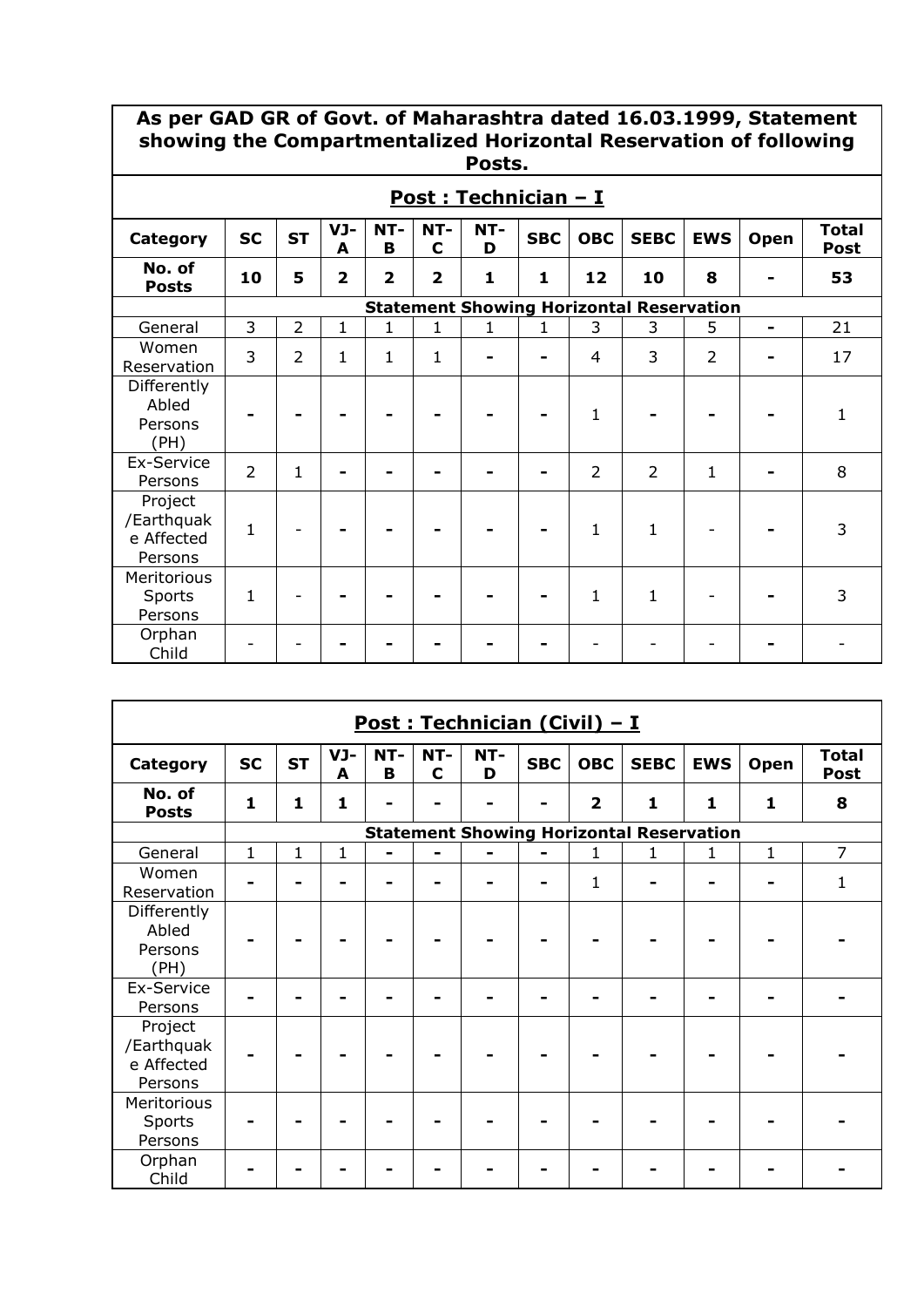|                                                |           |           |          |          |                    | Post: Technician (Civil) - II |            |            |                                                 |                         |                          |                             |
|------------------------------------------------|-----------|-----------|----------|----------|--------------------|-------------------------------|------------|------------|-------------------------------------------------|-------------------------|--------------------------|-----------------------------|
| Category                                       | <b>SC</b> | <b>ST</b> | VJ-<br>A | NT-<br>B | NT-<br>$\mathbf C$ | NT-<br>D                      | <b>SBC</b> | <b>OBC</b> | <b>SEBC</b>                                     | <b>EWS</b>              | Open                     | <b>Total</b><br><b>Post</b> |
| No. of<br><b>Posts</b>                         |           |           |          |          |                    |                               |            |            |                                                 | $\overline{\mathbf{2}}$ |                          | $\overline{\mathbf{2}}$     |
|                                                |           |           |          |          |                    |                               |            |            | <b>Statement Showing Horizontal Reservation</b> |                         |                          |                             |
| General                                        |           |           | ۰        |          |                    |                               |            |            |                                                 | 1                       | $\overline{\phantom{0}}$ | 1                           |
| Women<br>Reservation                           |           |           |          |          |                    |                               |            |            |                                                 | $\mathbf{1}$            |                          | 1                           |
| Differently<br>Abled<br>Persons<br>(PH)        |           |           |          |          |                    |                               |            |            |                                                 |                         |                          |                             |
| Ex-Service<br>Persons                          |           |           |          |          |                    | ۳                             |            |            | -                                               |                         |                          |                             |
| Project<br>/Earthquak<br>e Affected<br>Persons |           |           |          |          |                    |                               |            |            |                                                 |                         |                          |                             |
| Meritorious<br>Sports<br>Persons               |           |           |          |          |                    |                               |            |            |                                                 |                         |                          |                             |
| Orphan<br>Child                                |           |           |          |          |                    |                               |            |            |                                                 |                         |                          |                             |

|                                                |                |                |              |              |                    | Post: Technician (S&T) - I |              |                         |                                                 |                |                |                             |
|------------------------------------------------|----------------|----------------|--------------|--------------|--------------------|----------------------------|--------------|-------------------------|-------------------------------------------------|----------------|----------------|-----------------------------|
| <b>Category</b>                                | <b>SC</b>      | <b>ST</b>      | VJ-<br>A     | NT-<br>B     | NT-<br>$\mathbf c$ | NT-<br>D                   | <b>SBC</b>   | <b>OBC</b>              | <b>SEBC</b>                                     | <b>EWS</b>     | Open           | <b>Total</b><br><b>Post</b> |
| No. of<br><b>Posts</b>                         | 6              | 3              | 1            | 1            | 1                  | $\mathbf{1}$               | $\mathbf{1}$ | $\overline{\mathbf{z}}$ | 6                                               | 4              | 8              | 39                          |
|                                                |                |                |              |              |                    |                            |              |                         | <b>Statement Showing Horizontal Reservation</b> |                |                |                             |
| General                                        | 3              | $\overline{2}$ | $\mathbf{1}$ | $\mathbf{1}$ | $\mathbf{1}$       | $\mathbf{1}$               | 1            | $\overline{4}$          | 3                                               | $\overline{2}$ | 5              | 24                          |
| Women<br>Reservation                           | $\overline{2}$ | 1              |              |              |                    |                            |              | $\overline{2}$          | $\overline{2}$                                  | 1              | $\overline{2}$ | 10                          |
| Differently<br>Abled<br>Persons<br>(PH)        |                |                |              |              |                    |                            |              |                         |                                                 |                |                |                             |
| Ex-Service<br>Persons                          | $\mathbf{1}$   |                |              |              |                    |                            |              | $\mathbf{1}$            | $\mathbf{1}$                                    | 1              | $\mathbf{1}$   | 5                           |
| Project<br>/Earthquak<br>e Affected<br>Persons |                |                |              |              |                    |                            |              |                         |                                                 |                |                |                             |
| Meritorious<br>Sports<br>Persons               |                |                |              |              |                    |                            |              |                         |                                                 |                |                |                             |
| Orphan<br>Child                                |                |                |              |              |                    |                            |              |                         |                                                 |                |                |                             |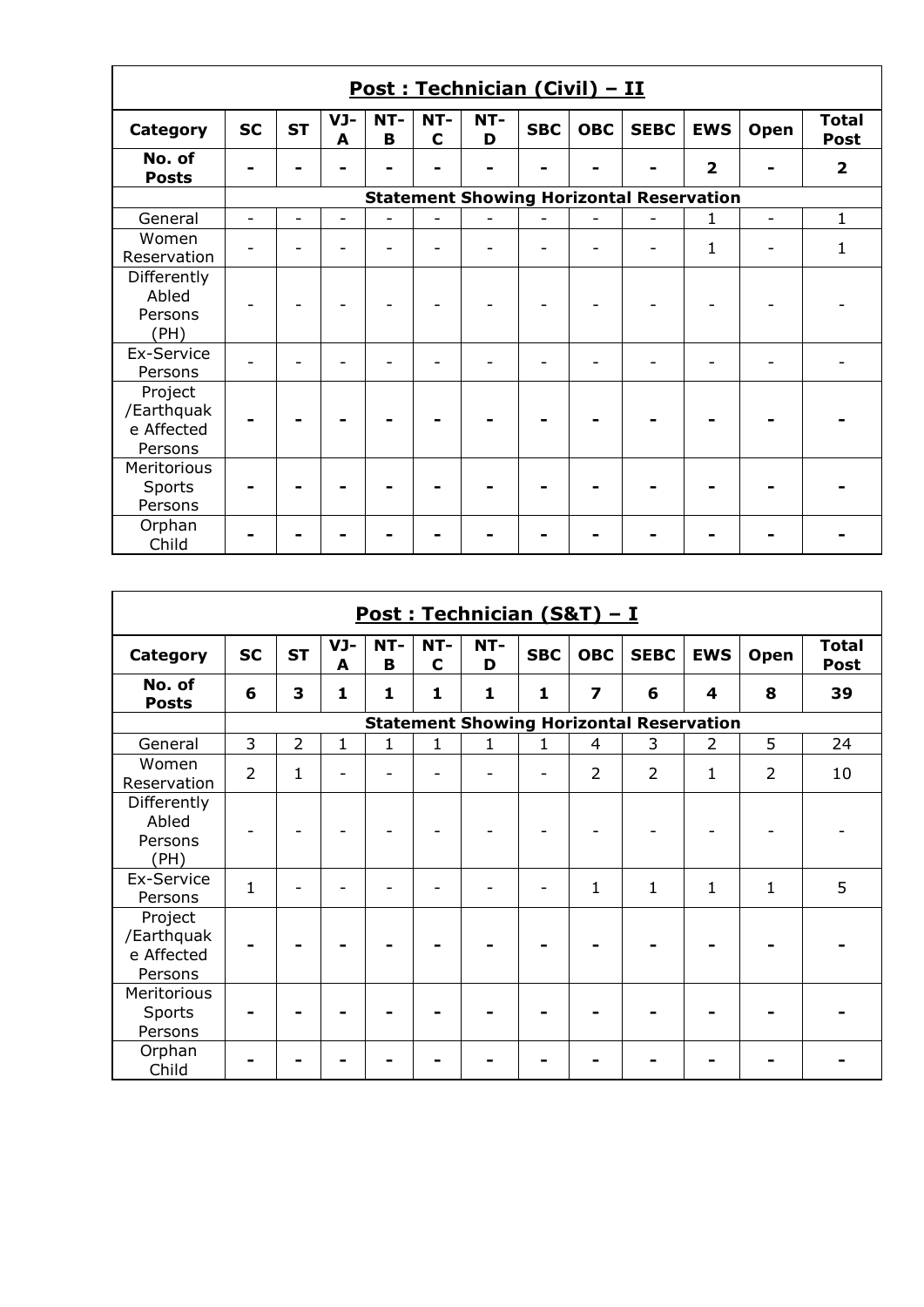|                                                |                |           |                |          |                    | Post: Technician (S&T) - II |            |            |                                                 |                |                |                             |
|------------------------------------------------|----------------|-----------|----------------|----------|--------------------|-----------------------------|------------|------------|-------------------------------------------------|----------------|----------------|-----------------------------|
| <b>Category</b>                                | <b>SC</b>      | <b>ST</b> | VJ-<br>A       | NT-<br>B | NT-<br>$\mathbf C$ | NT-<br>D                    | <b>SBC</b> | <b>OBC</b> | <b>SEBC</b>                                     | <b>EWS</b>     | Open           | <b>Total</b><br><b>Post</b> |
| No. of<br><b>Posts</b>                         |                |           |                |          |                    |                             |            |            |                                                 | $\overline{2}$ |                | $\overline{2}$              |
|                                                |                |           |                |          |                    |                             |            |            | <b>Statement Showing Horizontal Reservation</b> |                |                |                             |
| General                                        | $\blacksquare$ |           | $\blacksquare$ |          |                    |                             |            |            |                                                 | 1              | $\blacksquare$ | $\mathbf{1}$                |
| Women<br>Reservation                           |                |           |                |          |                    |                             |            |            | $\blacksquare$                                  | $\mathbf{1}$   |                | 1                           |
| Differently<br>Abled<br>Persons<br>(PH)        |                |           |                |          |                    |                             |            |            |                                                 |                |                |                             |
| Ex-Service<br>Persons                          |                |           |                |          |                    |                             |            |            |                                                 |                |                |                             |
| Project<br>/Earthquak<br>e Affected<br>Persons |                |           |                |          |                    |                             |            |            |                                                 |                |                |                             |
| Meritorious<br>Sports<br>Persons               |                |           |                |          |                    |                             |            |            |                                                 |                |                |                             |
| Orphan<br>Child                                |                |           |                |          |                    |                             |            |            |                                                 |                |                |                             |

|                                                |           |           |             |          |                    | Post: Technician (E&M) - I |            |            |                                                 |            |      |                             |
|------------------------------------------------|-----------|-----------|-------------|----------|--------------------|----------------------------|------------|------------|-------------------------------------------------|------------|------|-----------------------------|
| Category                                       | <b>SC</b> | <b>ST</b> | VJ-<br>A    | NT-<br>B | NT-<br>$\mathbf C$ | NT-<br>D                   | <b>SBC</b> | <b>OBC</b> | <b>SEBC</b>                                     | <b>EWS</b> | Open | <b>Total</b><br><b>Post</b> |
| No. of<br><b>Posts</b>                         |           |           | 1           |          |                    |                            |            |            |                                                 |            |      | $\mathbf{1}$                |
|                                                |           |           |             |          |                    |                            |            |            | <b>Statement Showing Horizontal Reservation</b> |            |      |                             |
| General                                        | ۳         |           | $\mathbf 1$ |          |                    |                            |            |            |                                                 |            | ۳    | $\mathbf{1}$                |
| Women<br>Reservation                           |           |           |             |          |                    |                            |            |            |                                                 |            |      |                             |
| Differently<br>Abled<br>Persons<br>(PH)        |           |           |             |          |                    |                            |            |            |                                                 |            |      |                             |
| Ex-Service<br>Persons                          |           |           |             |          |                    |                            |            |            | $\overline{\phantom{a}}$                        |            |      |                             |
| Project<br>/Earthquak<br>e Affected<br>Persons |           |           |             |          |                    |                            |            |            |                                                 |            |      |                             |
| Meritorious<br>Sports<br>Persons               |           |           |             |          |                    |                            |            |            |                                                 |            |      |                             |
| Orphan<br>Child                                |           |           |             |          |                    |                            |            |            |                                                 |            |      |                             |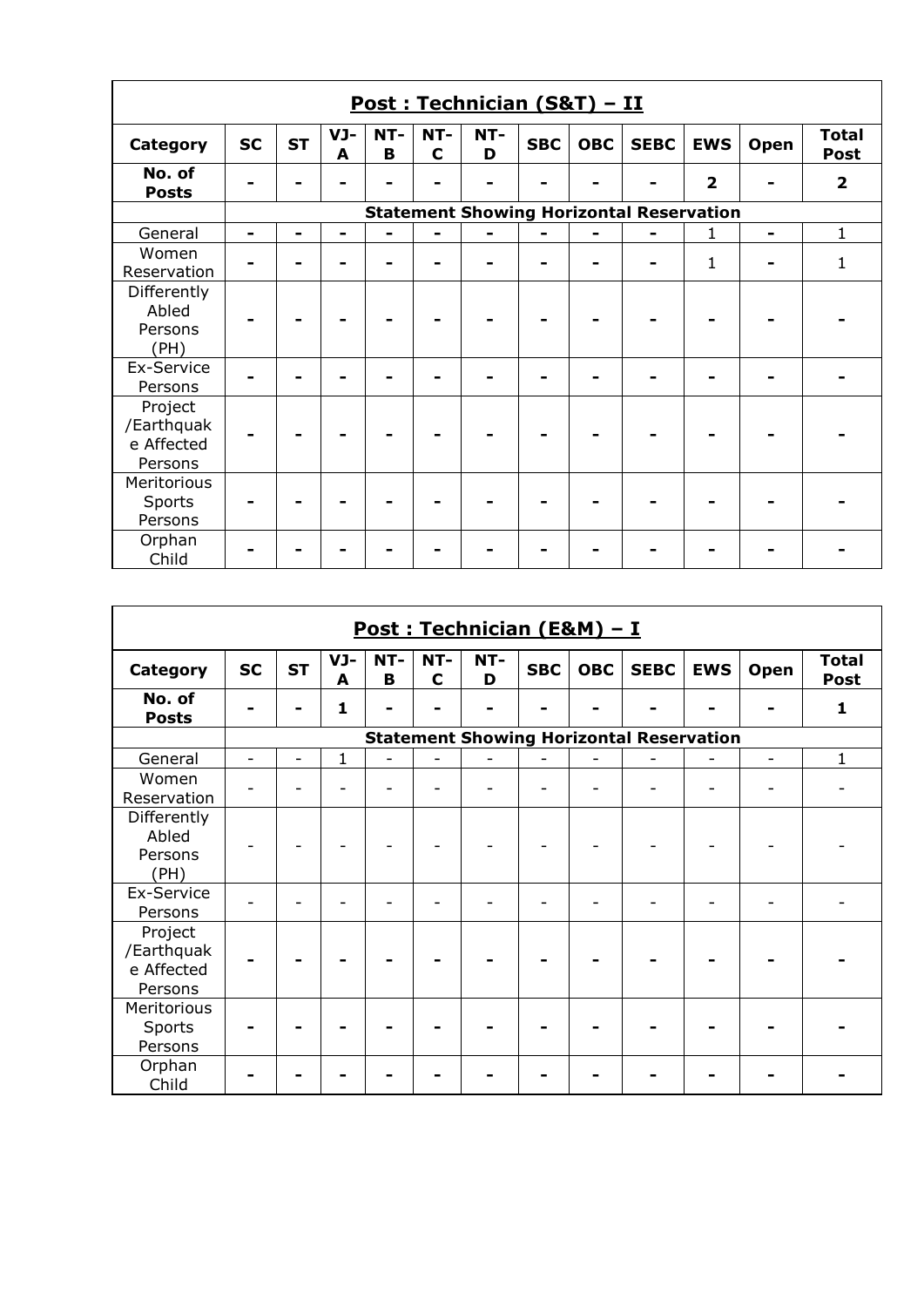|                                                |                          |           |          |          |                    | Post: Technician (E&M) - II |            |            |                                                 |              |                          |                      |
|------------------------------------------------|--------------------------|-----------|----------|----------|--------------------|-----------------------------|------------|------------|-------------------------------------------------|--------------|--------------------------|----------------------|
| <b>Category</b>                                | <b>SC</b>                | <b>ST</b> | VJ-<br>A | NT-<br>В | NT-<br>$\mathbf C$ | NT-<br>D                    | <b>SBC</b> | <b>OBC</b> | <b>SEBC</b>                                     | <b>EWS</b>   | Open                     | <b>Total</b><br>Post |
| No. of<br><b>Posts</b>                         |                          |           |          |          |                    |                             |            |            |                                                 | $\mathbf{1}$ |                          | 1                    |
|                                                |                          |           |          |          |                    |                             |            |            | <b>Statement Showing Horizontal Reservation</b> |              |                          |                      |
| General                                        | $\overline{\phantom{0}}$ | -         | -        |          |                    |                             |            |            |                                                 | 1            | $\overline{\phantom{0}}$ | $\mathbf{1}$         |
| Women<br>Reservation                           |                          |           |          |          |                    |                             |            |            |                                                 |              |                          |                      |
| Differently<br>Abled<br>Persons<br>(PH)        |                          |           |          |          |                    |                             |            |            |                                                 |              |                          |                      |
| Ex-Service<br>Persons                          |                          |           |          |          |                    |                             |            |            |                                                 |              |                          |                      |
| Project<br>/Earthquak<br>e Affected<br>Persons |                          |           |          |          |                    |                             |            |            |                                                 |              |                          |                      |
| Meritorious<br>Sports<br>Persons               |                          |           |          |          |                    |                             |            |            |                                                 |              |                          |                      |
| Orphan<br>Child                                |                          |           |          |          |                    |                             |            |            |                                                 |              |                          |                      |

|                                                |                          |                          |          |          |                    | <b>Post: Train Operator (Shunting)</b> |            |            |                                                 |            |                          |                             |
|------------------------------------------------|--------------------------|--------------------------|----------|----------|--------------------|----------------------------------------|------------|------------|-------------------------------------------------|------------|--------------------------|-----------------------------|
| <b>Category</b>                                | <b>SC</b>                | <b>ST</b>                | VJ-<br>A | NT-<br>B | NT-<br>$\mathbf C$ | NT-<br>D                               | <b>SBC</b> | <b>OBC</b> | <b>SEBC</b>                                     | <b>EWS</b> | Open                     | <b>Total</b><br><b>Post</b> |
| No. of<br><b>Posts</b>                         |                          |                          |          |          |                    |                                        |            |            |                                                 | 1          |                          | 1                           |
|                                                |                          |                          |          |          |                    |                                        |            |            | <b>Statement Showing Horizontal Reservation</b> |            |                          |                             |
| General                                        | $\overline{\phantom{0}}$ | $\overline{\phantom{0}}$ | -        |          |                    |                                        |            |            |                                                 | 1          | $\overline{\phantom{0}}$ | $\mathbf{1}$                |
| Women<br>Reservation                           |                          |                          |          |          |                    |                                        |            |            |                                                 |            |                          |                             |
| Differently<br>Abled<br>Persons<br>(PH)        |                          |                          |          |          |                    |                                        |            |            |                                                 |            |                          |                             |
| Ex-Service<br>Persons                          |                          |                          |          |          |                    |                                        |            |            | ۳                                               |            |                          |                             |
| Project<br>/Earthquak<br>e Affected<br>Persons |                          |                          |          |          |                    |                                        |            |            |                                                 |            |                          |                             |
| Meritorious<br>Sports<br>Persons               |                          |                          |          |          |                    |                                        |            |            |                                                 |            |                          |                             |
| Orphan<br>Child                                |                          |                          |          |          |                    |                                        |            |            |                                                 |            |                          |                             |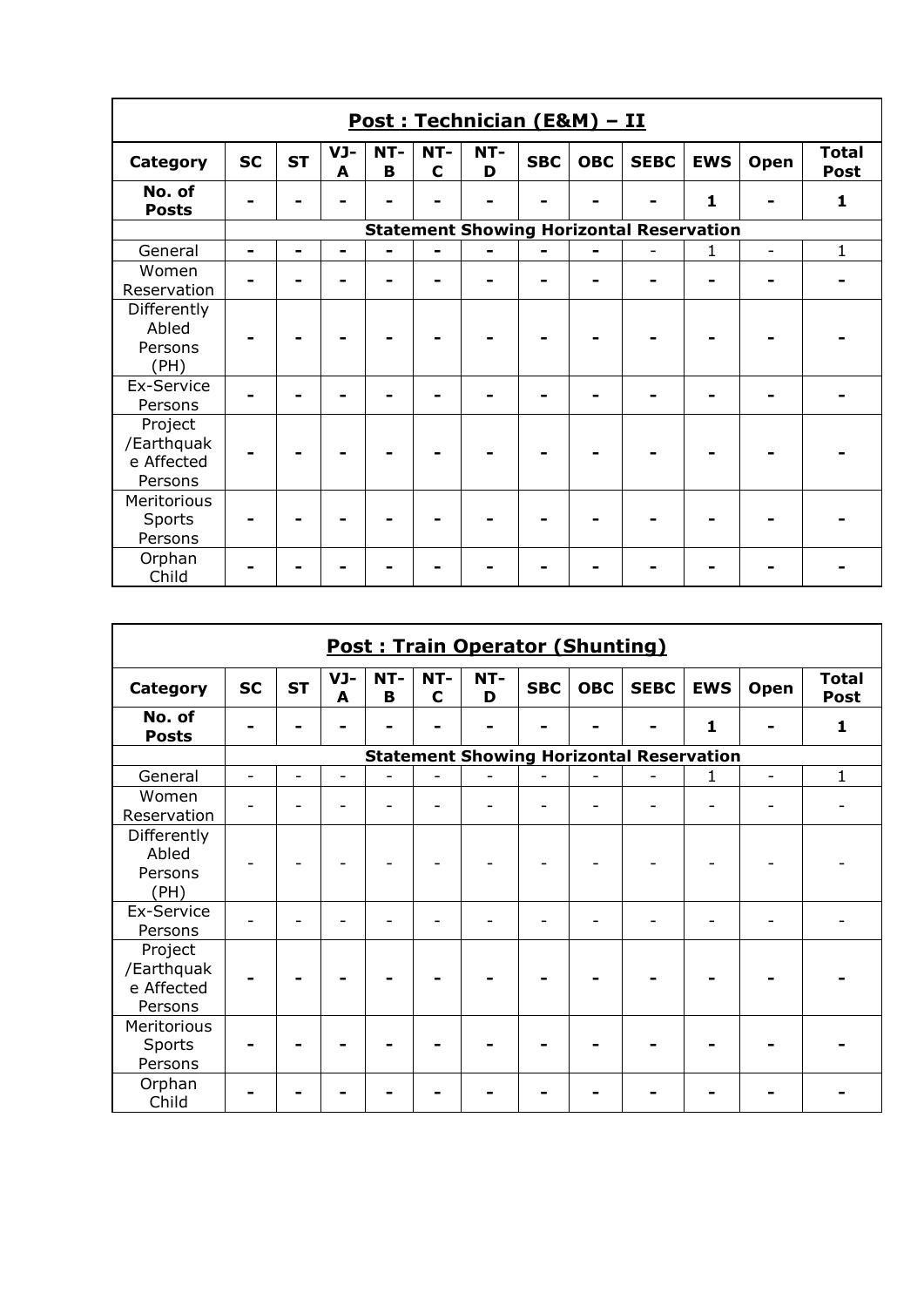|                                                | <b>Post: Junior Engineer (Store)</b> |           |                          |          |                    |          |            |            |                                                 |            |      |                             |
|------------------------------------------------|--------------------------------------|-----------|--------------------------|----------|--------------------|----------|------------|------------|-------------------------------------------------|------------|------|-----------------------------|
| <b>Category</b>                                | <b>SC</b>                            | <b>ST</b> | VJ-<br>A                 | NT-<br>B | NT-<br>$\mathbf C$ | NT-<br>D | <b>SBC</b> | <b>OBC</b> | <b>SEBC</b>                                     | <b>EWS</b> | Open | <b>Total</b><br><b>Post</b> |
| No. of<br><b>Posts</b>                         |                                      |           |                          |          |                    |          |            |            |                                                 | 1          |      | 1                           |
|                                                |                                      |           |                          |          |                    |          |            |            | <b>Statement Showing Horizontal Reservation</b> |            |      |                             |
| General                                        |                                      |           | $\overline{\phantom{0}}$ |          | L.                 |          |            |            |                                                 | 1          | ÷    | $\mathbf{1}$                |
| Women<br>Reservation                           |                                      |           |                          |          |                    |          |            |            |                                                 |            |      |                             |
| Differently<br>Abled<br>Persons<br>(PH)        |                                      |           |                          |          |                    |          |            |            |                                                 |            |      |                             |
| Ex-Service<br>Persons                          |                                      |           |                          |          |                    |          |            |            | ۰                                               |            |      |                             |
| Project<br>/Earthquak<br>e Affected<br>Persons |                                      |           |                          |          |                    |          |            |            |                                                 |            |      |                             |
| Meritorious<br>Sports<br>Persons               |                                      |           |                          |          |                    |          |            |            |                                                 |            |      |                             |
| Orphan<br>Child                                |                                      |           |                          |          |                    |          |            |            |                                                 |            |      |                             |

|                                                | <b>Post: Traffic Controller</b> |           |          |          |                    |          |            |            |                                                 |            |      |                             |
|------------------------------------------------|---------------------------------|-----------|----------|----------|--------------------|----------|------------|------------|-------------------------------------------------|------------|------|-----------------------------|
| <b>Category</b>                                | <b>SC</b>                       | <b>ST</b> | VJ-<br>A | NT-<br>B | NT-<br>$\mathbf C$ | NT-<br>D | <b>SBC</b> | <b>OBC</b> | <b>SEBC</b>                                     | <b>EWS</b> | Open | <b>Total</b><br><b>Post</b> |
| No. of<br><b>Posts</b>                         |                                 |           |          |          |                    |          |            |            |                                                 | 1          |      | $\mathbf{1}$                |
|                                                |                                 |           |          |          |                    |          |            |            | <b>Statement Showing Horizontal Reservation</b> |            |      |                             |
| General                                        | ۳                               |           | ۳        |          |                    |          |            |            |                                                 | 1          | ۳    | $\mathbf{1}$                |
| Women<br>Reservation                           |                                 |           |          |          |                    |          |            |            | ۳                                               |            |      |                             |
| Differently<br>Abled<br>Persons<br>(PH)        |                                 |           |          |          |                    |          |            |            |                                                 |            |      |                             |
| Ex-Service<br>Persons                          |                                 |           |          |          |                    |          |            |            | $\overline{\phantom{a}}$                        |            |      |                             |
| Project<br>/Earthquak<br>e Affected<br>Persons |                                 |           |          |          |                    |          |            |            |                                                 |            |      |                             |
| Meritorious<br>Sports<br>Persons               |                                 |           |          |          |                    |          |            |            |                                                 |            |      |                             |
| Orphan<br>Child                                |                                 |           |          |          |                    |          |            |            |                                                 |            |      |                             |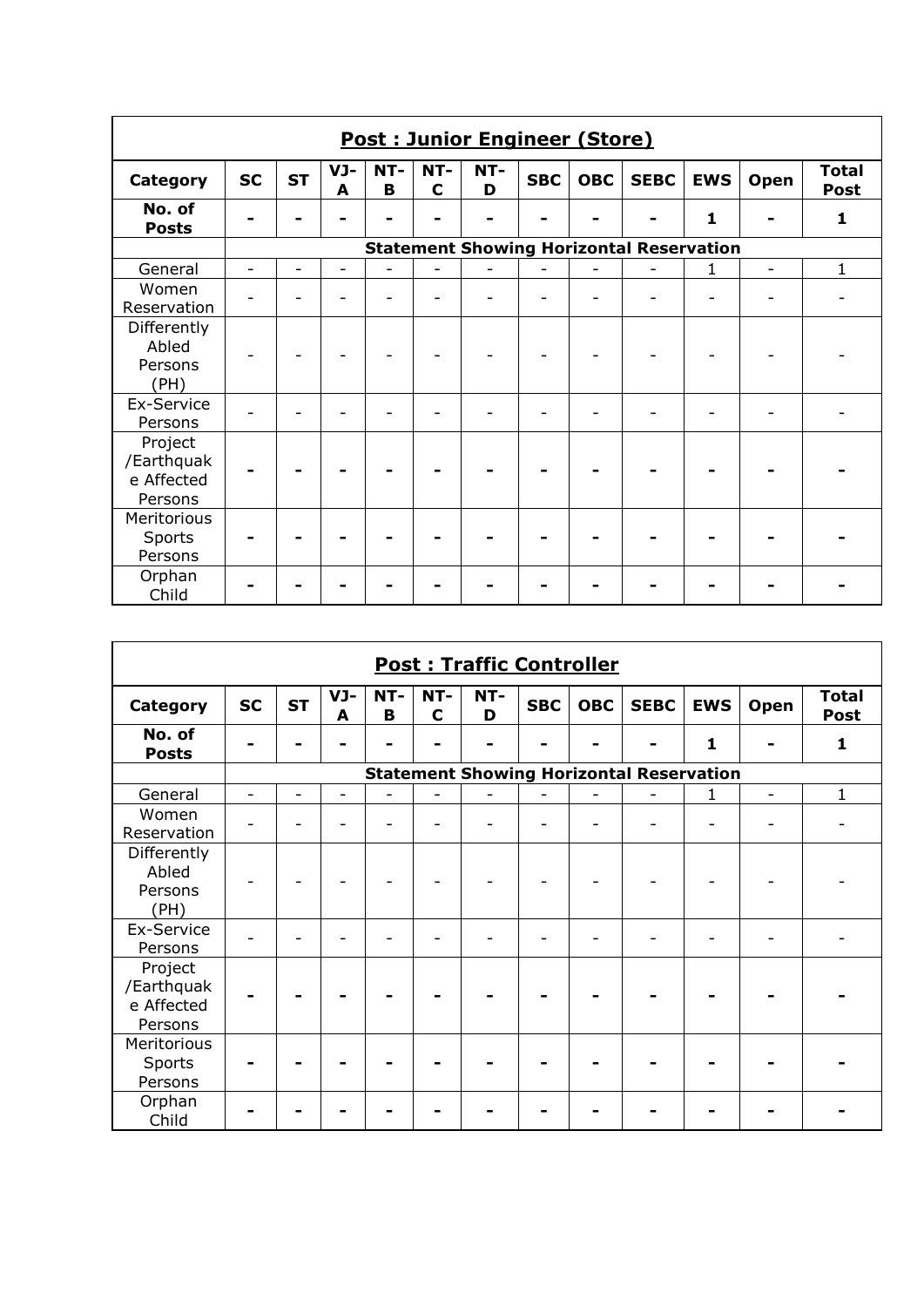| <b>Post: Helper</b>                            |                |           |                          |                |                    |                  |                  |            |                                                 |              |                |                             |
|------------------------------------------------|----------------|-----------|--------------------------|----------------|--------------------|------------------|------------------|------------|-------------------------------------------------|--------------|----------------|-----------------------------|
| <b>Category</b>                                | <b>SC</b>      | <b>ST</b> | VJ-<br>A                 | NT-<br>B       | NT-<br>$\mathbf C$ | NT-<br>D         | <b>SBC</b>       | <b>OBC</b> | <b>SEBC</b>                                     | <b>EWS</b>   | Open           | <b>Total</b><br><b>Post</b> |
| No. of<br><b>Posts</b>                         |                |           |                          |                | $\blacksquare$     | ۰                |                  |            |                                                 | $\mathbf{1}$ |                | $\mathbf{1}$                |
|                                                |                |           |                          |                |                    |                  |                  |            | <b>Statement Showing Horizontal Reservation</b> |              |                |                             |
| General                                        | $\overline{a}$ | ÷.        | $\overline{\phantom{0}}$ | $\overline{a}$ | $\overline{a}$     | L,               |                  |            | $\overline{\phantom{0}}$                        | 1            | $\overline{a}$ | $\mathbf{1}$                |
| Women<br>Reservation                           |                |           |                          |                |                    | ۳                |                  |            |                                                 |              |                |                             |
| Differently<br>Abled<br>Persons<br>(PH)        |                |           |                          |                |                    |                  |                  |            |                                                 |              |                |                             |
| Ex-Service<br>Persons                          |                |           |                          |                |                    |                  |                  |            |                                                 |              |                |                             |
| Project<br>/Earthquak<br>e Affected<br>Persons |                |           |                          |                |                    |                  |                  |            |                                                 |              |                |                             |
| Meritorious<br>Sports<br>Persons               |                |           |                          |                |                    |                  |                  |            |                                                 |              |                |                             |
| Orphan<br>Child                                |                |           |                          |                |                    |                  |                  |            |                                                 |              |                |                             |
| <b>Total No.</b><br>of Posts                   | 17             | 9         | 5                        | 3              | 3                  | $\boldsymbol{2}$ | $\boldsymbol{2}$ | 21         | 17                                              | 22           | 9              | 110                         |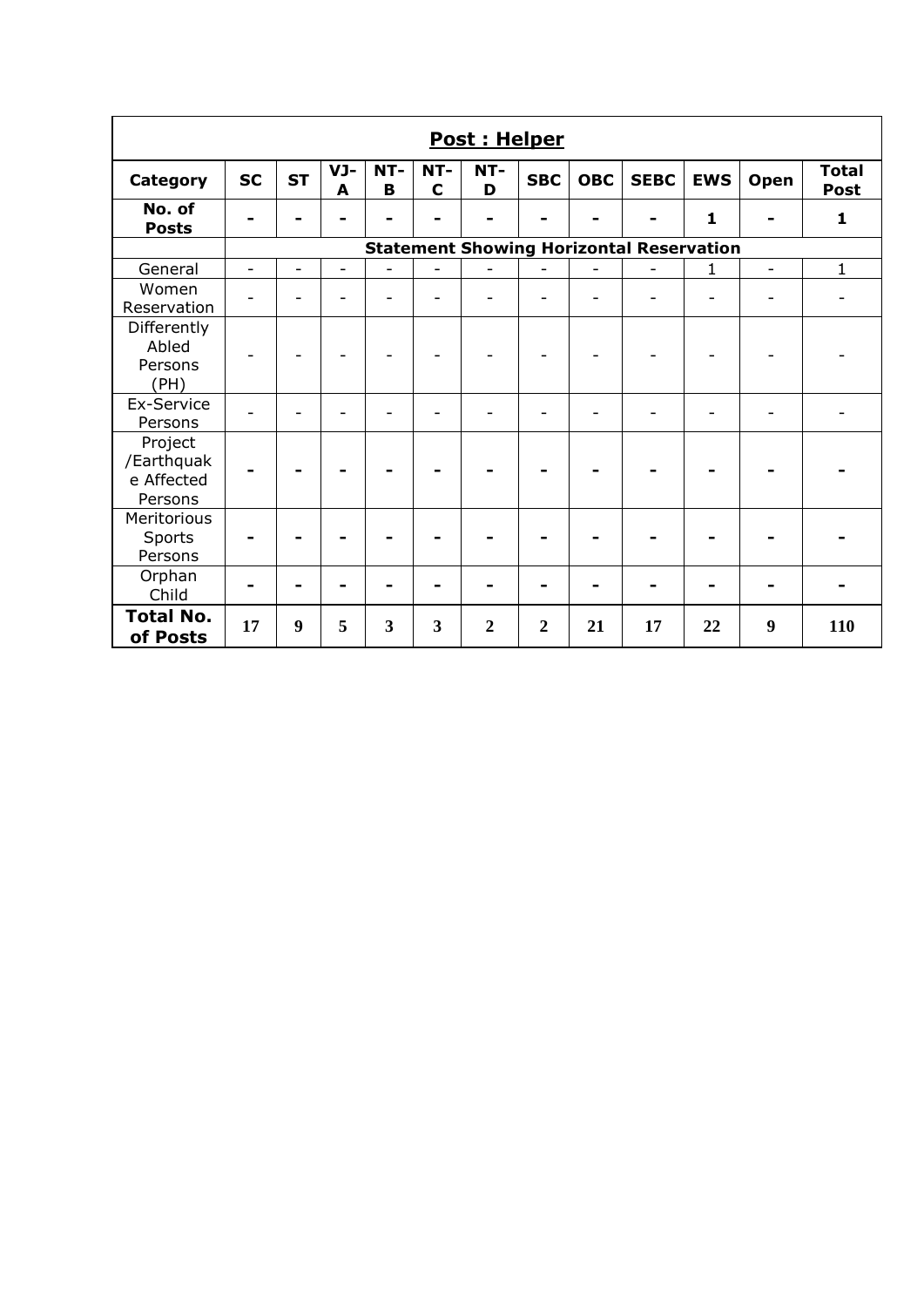# **Technician – I**

Pay Scale Rs.5200-20200 GP-2400 Corresponding 7th PC Pay Scale- S-8, Rs. 25500-81100

Appointment shall be made by selection from amongst the candidate who possess the following:

#### **Educational Qualification:**

ITI/ NCVT/SCVT from a government recognized Institute in Electrical/ Electrician/ Wireman/ Refrigeration & Airconditioning/ Mechanic/ Electrician (Power Distribution)/ Fitter HT, LT Equipment and Cable jointing/ Electronics Mechanic trade.

#### **Experience:**

2 Years in Railway/ Metro-Rail/ Monorail in Maintenance/ Testing & Commissioning of Rolling Stock. The experience of working with/ for Original Equipment Manufacturers (OEMs) for Rolling Stock of Railways / Metro Railway/ Monorail viz. Siemens, Bombardier, Alstom, BHEL, BEML etc. in Testing & Commissioning/ Maintenance will also be considered. The certificate of working with/ for OEMs should clearly indicate the nature of experience covering Testing & Commissioning/ Maintenance. Vague experience certificate will not be considered.

**Or**

2 Years in Installation, Testing & Commissioning/ Maintenance of Traction Power Supply Systems in Railway /Metro-Railway. The experience of working with/ for Major companies for PST in Railways/ Metro Railway viz. Siemens, Alstom, TATA, L&T etc. in Installation, Testing & Commissioning/ Maintenance will also be considered. The certificate of working with/ for Major Companies should clearly indicate the nature of experience covering Installation, Testing & Commissioning/ Maintenance. Vague experience certificate will not be considered.

**Maximum Age Limit**: 40 years as on 01.06.2020.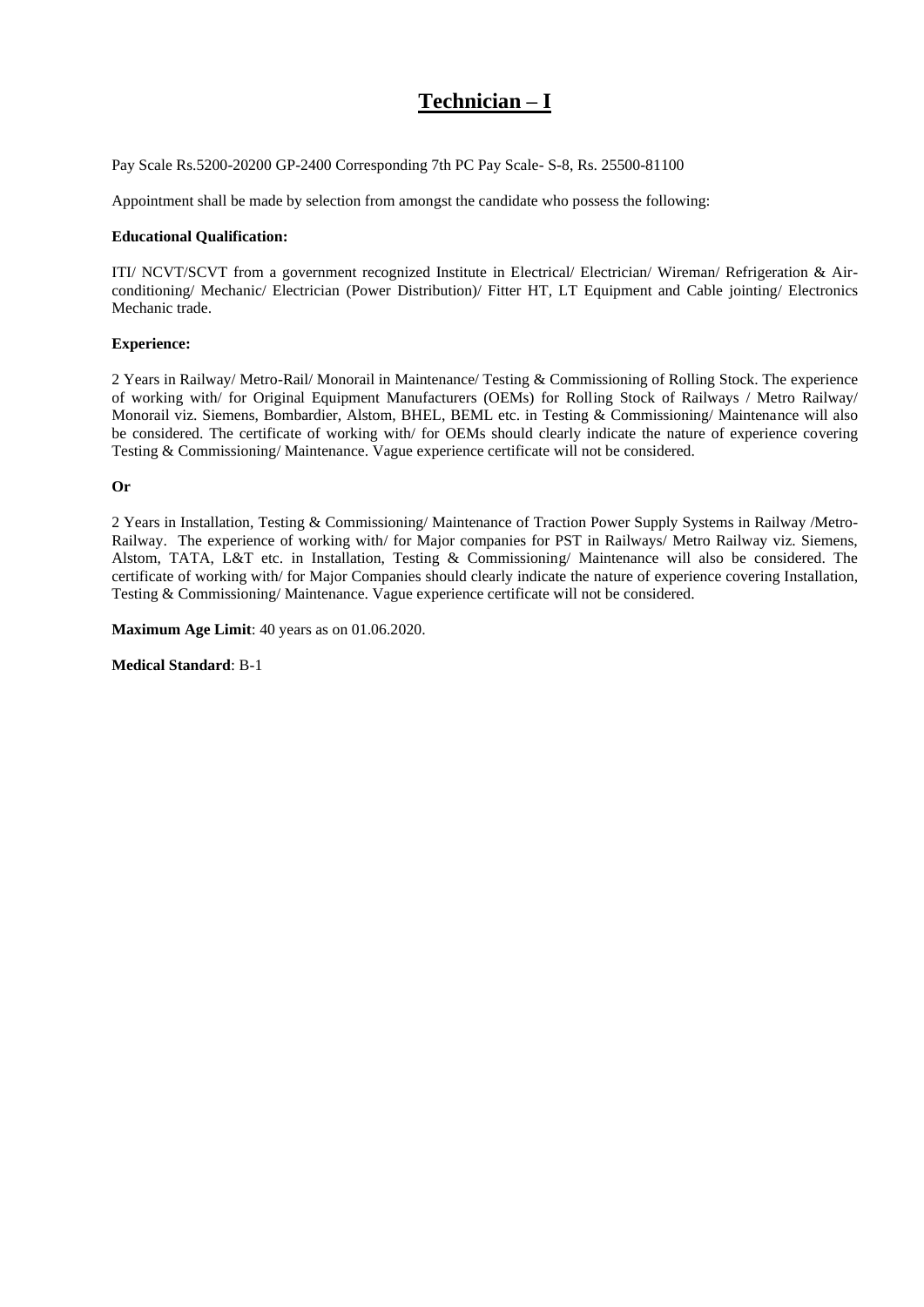# **Technician (Civil) – I**

Pay Scale Rs.5200-20200 GP-2400 Corresponding 7th PC Pay Scale- S-8, Rs.25500-81100

Appointment shall be made by selection from amongst the candidate who possess the following:

#### **Educational Qualification:**

ITI/NCVT/SCVT from a government recognized Institute in Civil Engineering Assistant/ Building Maintenance/ Construction & Wood Working/ Fitter/ Welder/ Machinist (Grinder)/ Mason/ Plumber trade.

#### **Experience:**

2 Years in Railway/ Metro Railway of working in Track, Bridges, Viaduct, Buildings. The experience of working for/ with Major Companies undertaking Construction/ Maintenance of Track/ Bridges/ Viaducts/ Buildings/ Structures in Railway/ Metro Railway will also be considered. The certificate of working with/ for Major companies should clearly indicate the nature of experience covering Construction/ Maintenance of Track/ Bridges/ Viaducts/ Buildings/ Structures. Vague experience certificate will not be considered.

**Maximum age limit**: 40 years as on 01.06.2020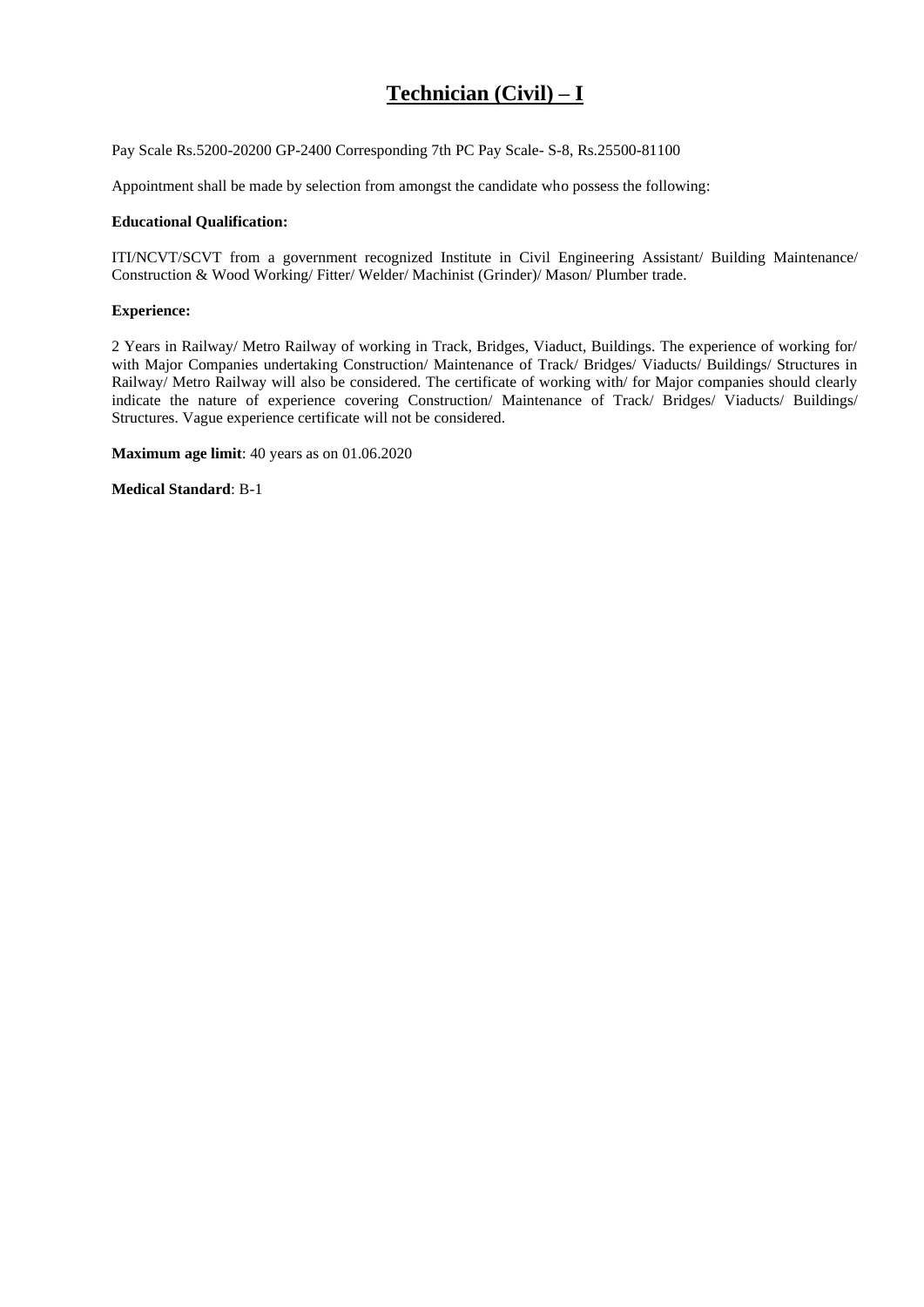## **Technician (Civil) – II**

Pay Scale: Rs.5200-20200 GP-1900. Corresponding 7th PC Pay Scale- S-6, Rs.19900-63200

Appointment shall be made by selection from amongst the candidate who possess the following:

#### **Educational Qualification:**

ITI/NCVT/SCVT from a government recognized Institute in Civil Engineering Assistant/ Building Maintenance/ Construction & Wood Working/ Fitter/ Welder/ Machinist (Grinder)/ Mason/ Plumber trade.

**Maximum age limit**: 38 years as on 01.06.2020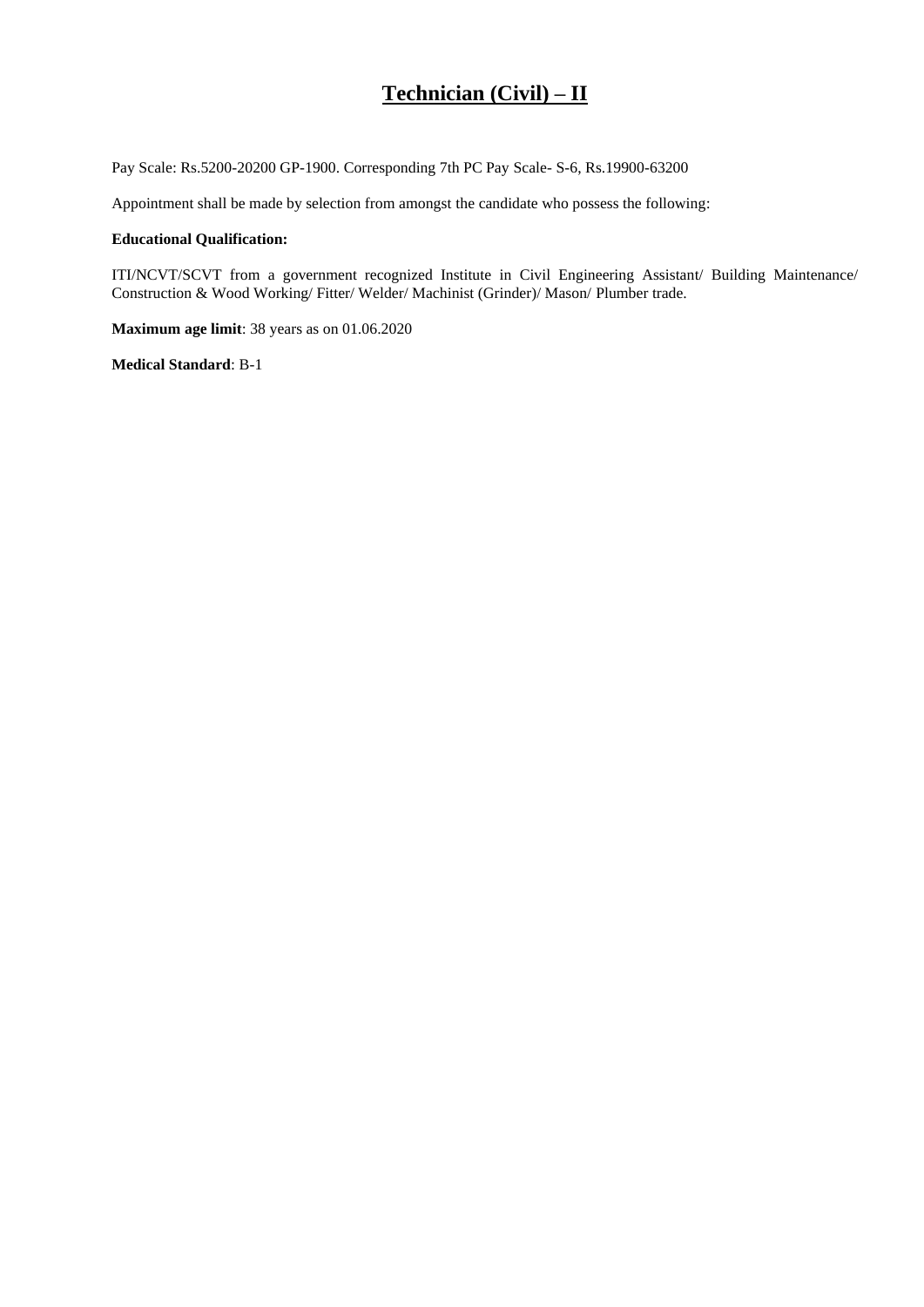## **Technician (S&T) – I**

Pay Scale Rs.5200-20200 GP-2400. Corresponding 7th PC Pay Scale- S-8, Rs.25500-81100.

Appointment shall be made by selection from amongst the candidate who possess the following:

### **Educational Qualification**:

ITI/NCVT/SCVT from a government recognized Institute in Electronics/ Electronics Mechanic/ Mechanic (Communication Equipment Maintenance)/ Information Technology/ Information Communication Technology System Maintenance/ Mechanic Computer Hardware/ Mechanic cum Operator Electronics Communication System/ Mechanic (Consumer Electronics)/ Network Technician trade.

#### **Experience:**

2 years in Railway / Metro Rail/ Monorail in Maintenance/ Installation, Testing & Commissioning of Signalling/ Telecommunication/ Automatic Fare Collection (AFC) system. The experience of working with/ for Original Equipment Manufacturers (OEMs) for Maintenance/ Testing & Commissioning of Signalling/ Telecommunication/ AFC System of Railways/ Metro Rail/ Monorail viz. Siemens, Bombardier, Alstom, Thales, Nippon etc. will also be considered. The certificate of working with/ for OEMs should clearly indicate the nature of experience covering Installation, Testing & Commissioning/ Maintenance. Vague experience certificate will not be considered.

**Maximum age limit**: 40 years as on 01.06.2020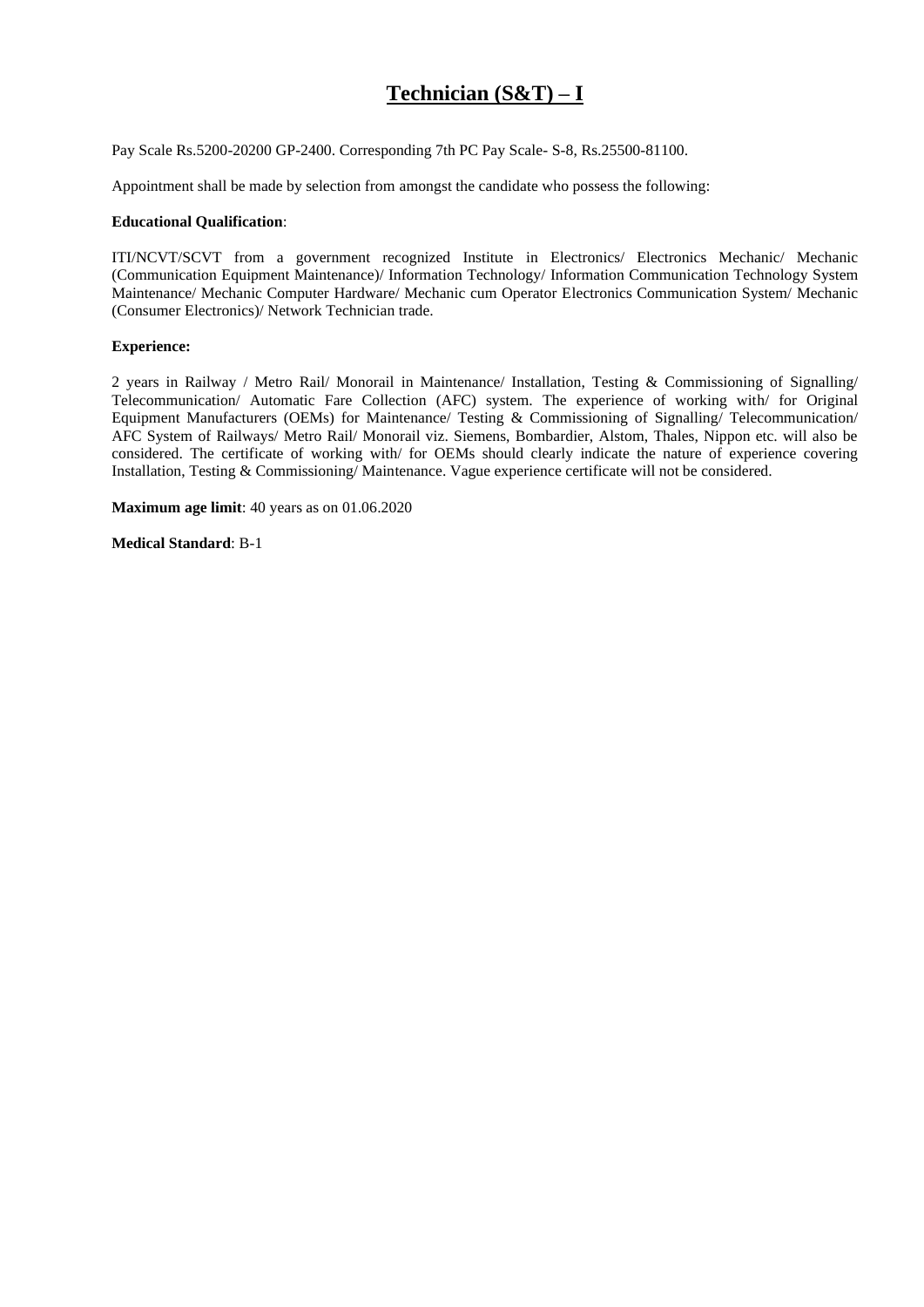# **Technician (S&T)-II**

Pay Scale: Rs.5200-20200 GP-1900 Corresponding 7th PC Pay Scale- S-6, Rs.19900-63200

Appointment shall be made by selection from amongst the candidate who possess the following:

#### **Educational Qualification**:

ITI/NCVT/SCVT from a government recognized Institute in Electronics/ Electronics Mechanic/ Mechanic (Communication Equipment Maintenance)/ Information Technology/ Information Communication Technology System Maintenance/ Mechanic Computer Hardware/ Mechanic cum Operator Electronics Communication System/ Mechanic (Consumer Electronics)/ Network Technician trade.

**Maximum Age Limit**: 38 years as on 01.06.2020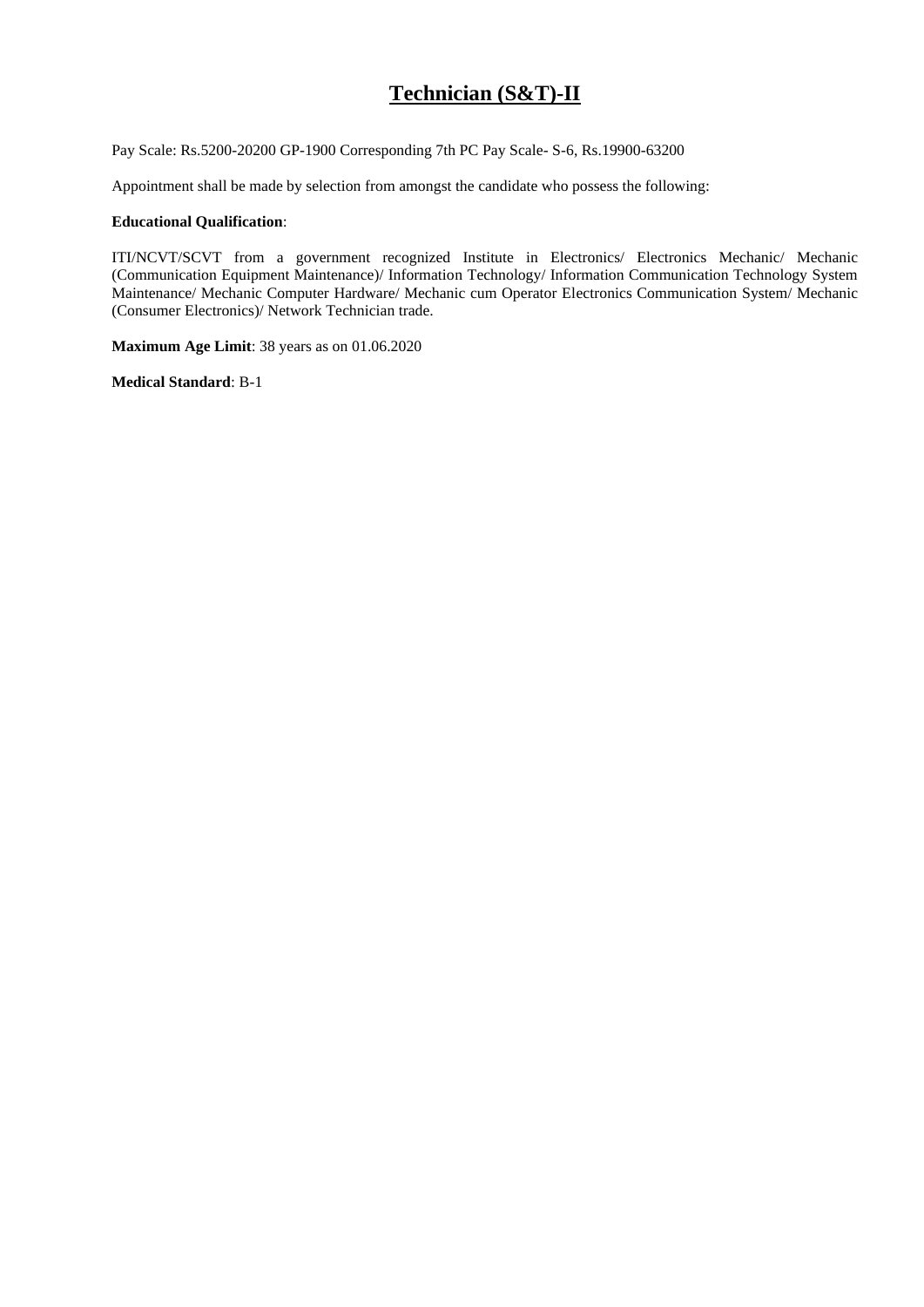# **Technician (E&M) – I**

Pay Scale Rs.5200-20200 GP-2400 Corresponding 7th PC Pay Scale- S-8, Rs.25500-81100

Appointment shall be made by selection from amongst the candidate who possess the following:

#### **Educational Qualification:**

ITI/ NCVT/SCVT from a government recognized Institute in Electrical/ Electrician/ Wireman/ Electrician (Power Distribution)/ Fitter HT, LT Equipment and Cable jointing/ Electronics Mechanic / Fitter/ Welder/ Refrigeration & Airconditioning trade.

#### **Experience:**

2 Years in Railways / Metro Rail / Monorail / Airports in Maintenance / Installation, Testing & Commissioning of Lifts, Escalators, LT Power Supply Systems, DG Sets, HVAC Systems, Fire detection and suppression systems in Railways/ Metro Rail/ Monorail/ Airports. The experience of working in maintenance of above equipment in any other reputed organization can also be considered in deserving cases. The experience certificate should clearly mention the nature and type of experience. Vague experience certificate will not be considered.

**Maximum age limit**: 40 years as on 01.06.2020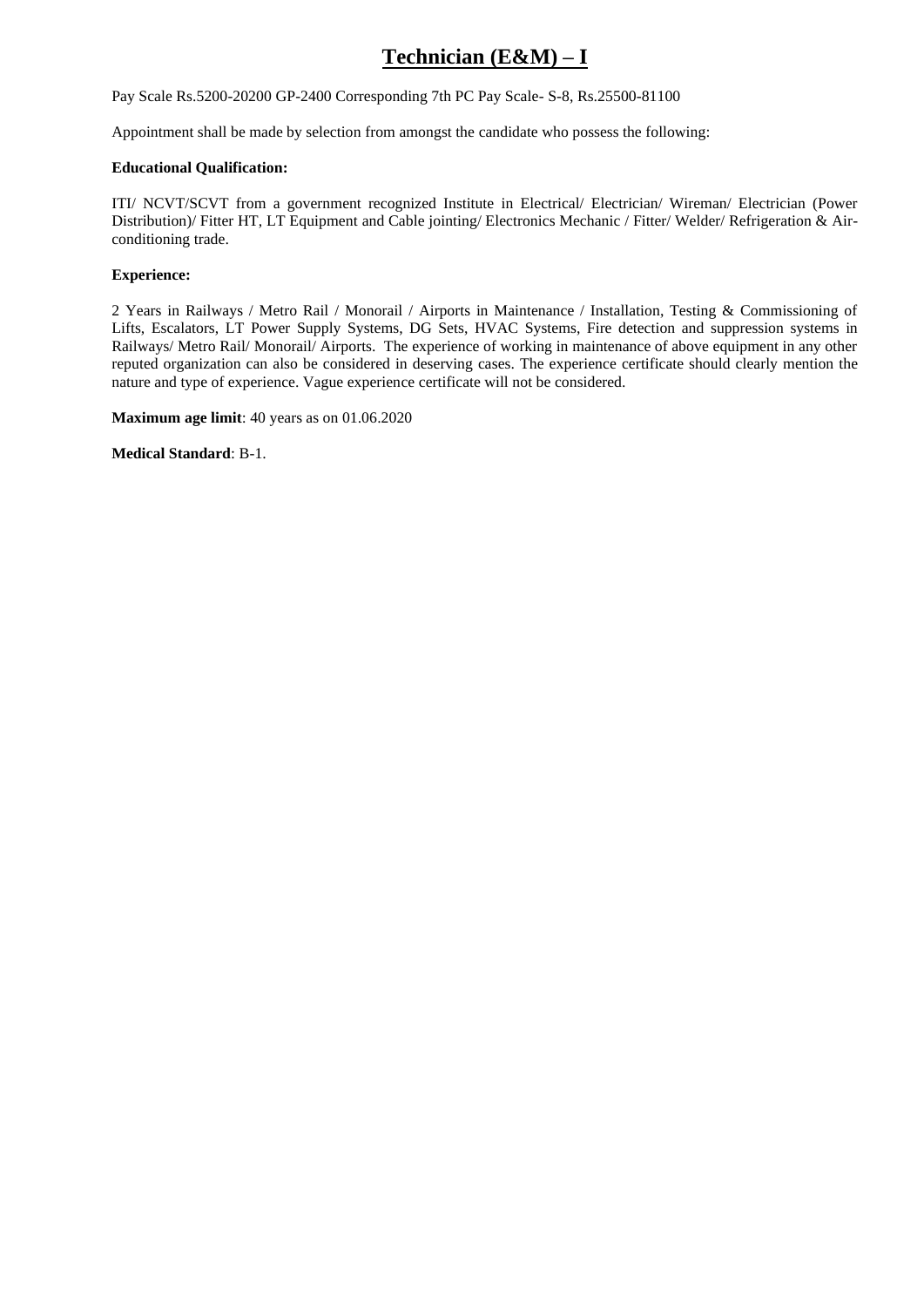## **Technician (E&M) –II**

Pay Scale: Rs.5200-20200 GP-1900. Corresponding 7th PC Pay Scale- S-6, Rs.19900-63200

Appointment shall be made by selection from amongst the candidate who possess the following:

#### **Educational Qualification:**

ITI/ NCVT/SCVT from a government recognized Institute in Electrical/ Electrician/ Wireman/ Electrician (Power Distribution)/ Fitter HT, LT Equipment and Cable joining/ Electronics Mechanic / Fitter/ Welder/ Refrigeration & Airconditioning trade.

**Maximum Age Limit**: 38 years as on 01.06.2020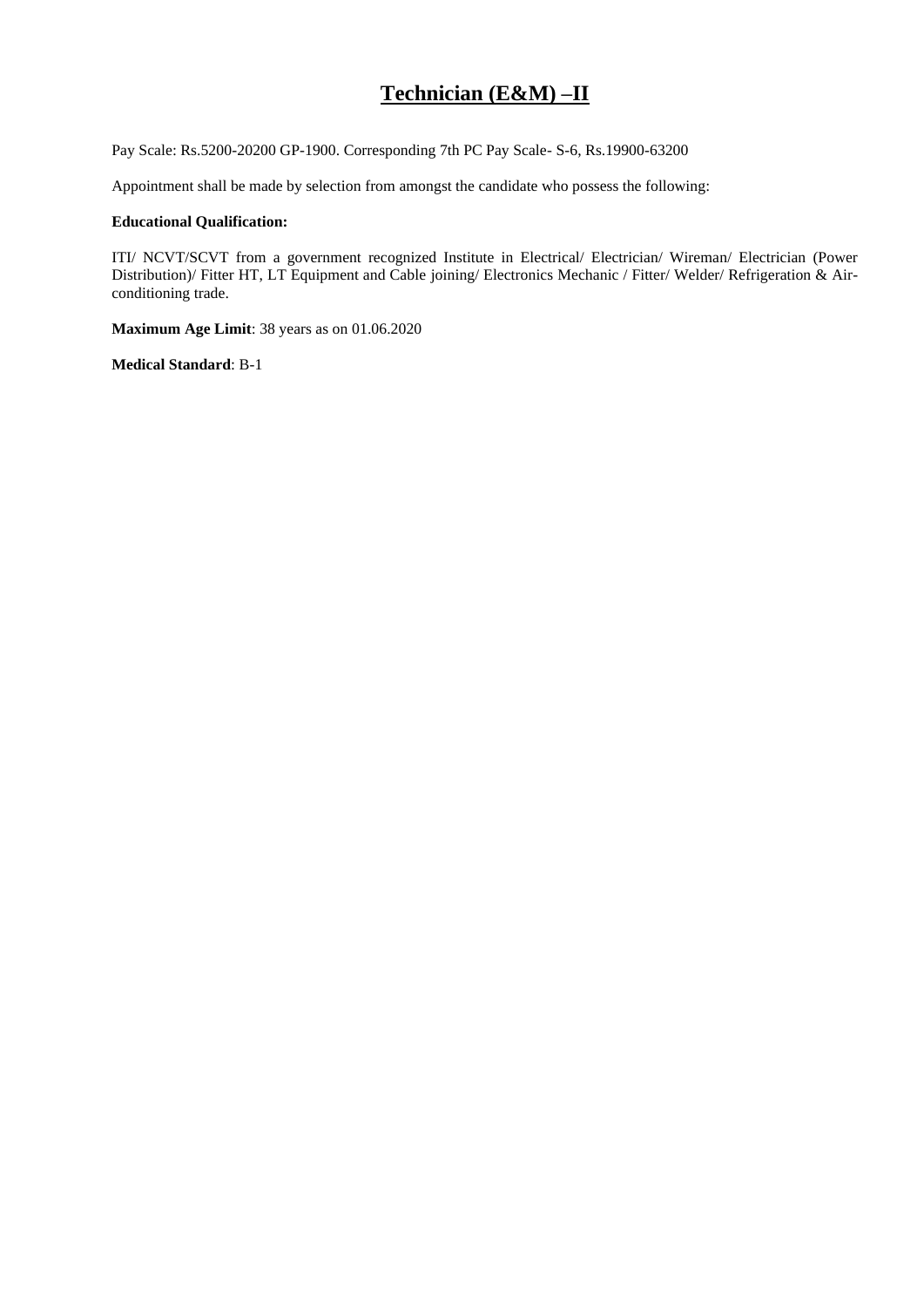### **Train Operator (Shunting)**

Pay Scale: Rs.9300-34800 GP-4300. Corresponding 7th PC Pay Scale- S-14, Rs.38600-122800

Appointment shall be made by selection from amongst the candidate who possess the following:

**Educational Qualification:** Degree or Diploma from a government recognized Institute in Engineering in Electrical/ Electronic / Electronics & Telecommunication

**Maximum Age Limit**: 38 years as on 01.06.2020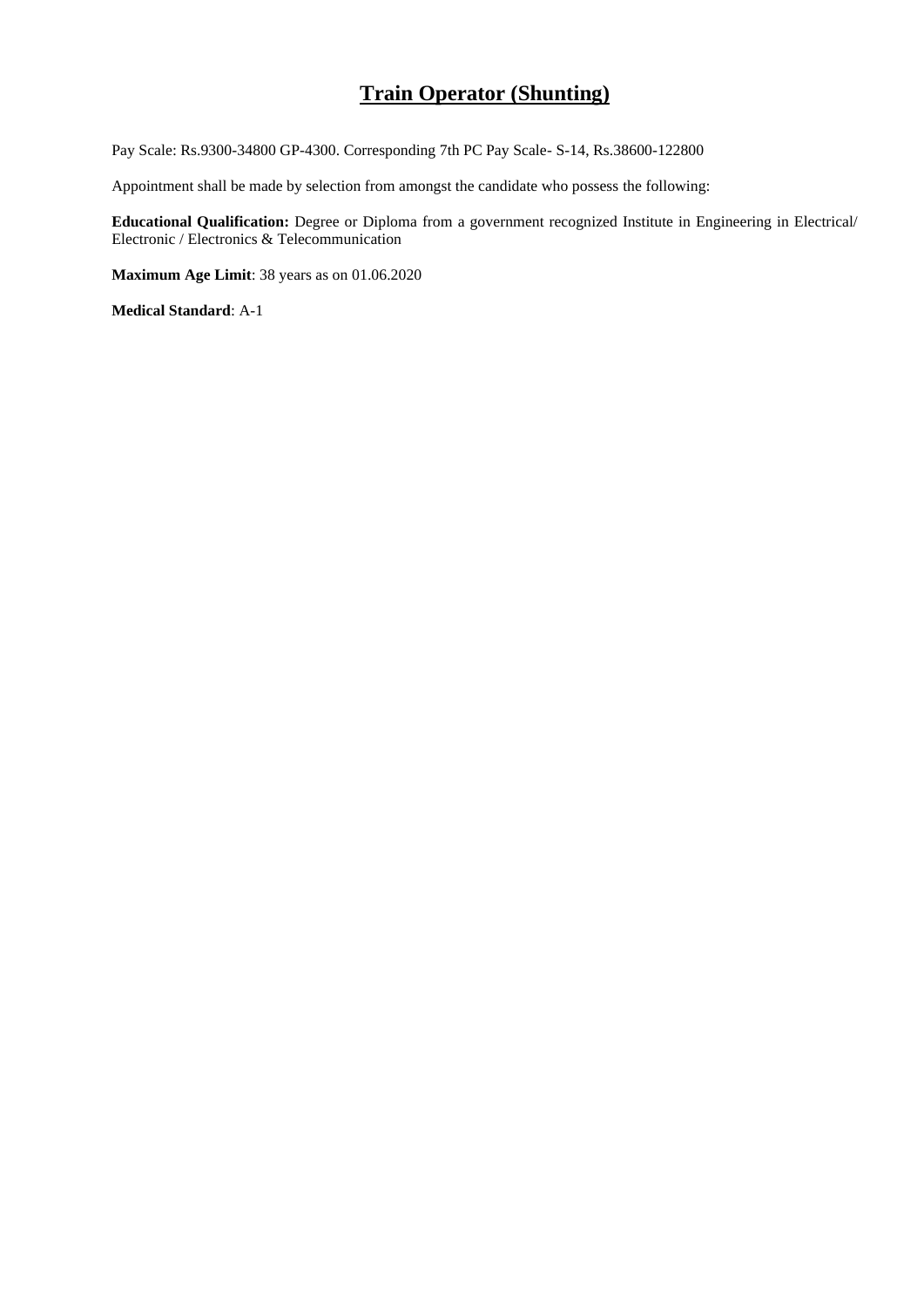# **Jr. Engineer (Stores)**

Pay Scale: Rs.9300-34800 GP-4300. Corresponding 7th PC Pay Scale- S-14, Rs.38600-122800

Appointment shall be made by selection from amongst the candidate who possess the following:

**Educational Qualification:** Degree or Diploma from a government recognized Institute in Electrical/ Mechanical/ Civil/ Electronics and Telecommunication.

**Maximum Age Limit**: 38 years as on 01.06.2020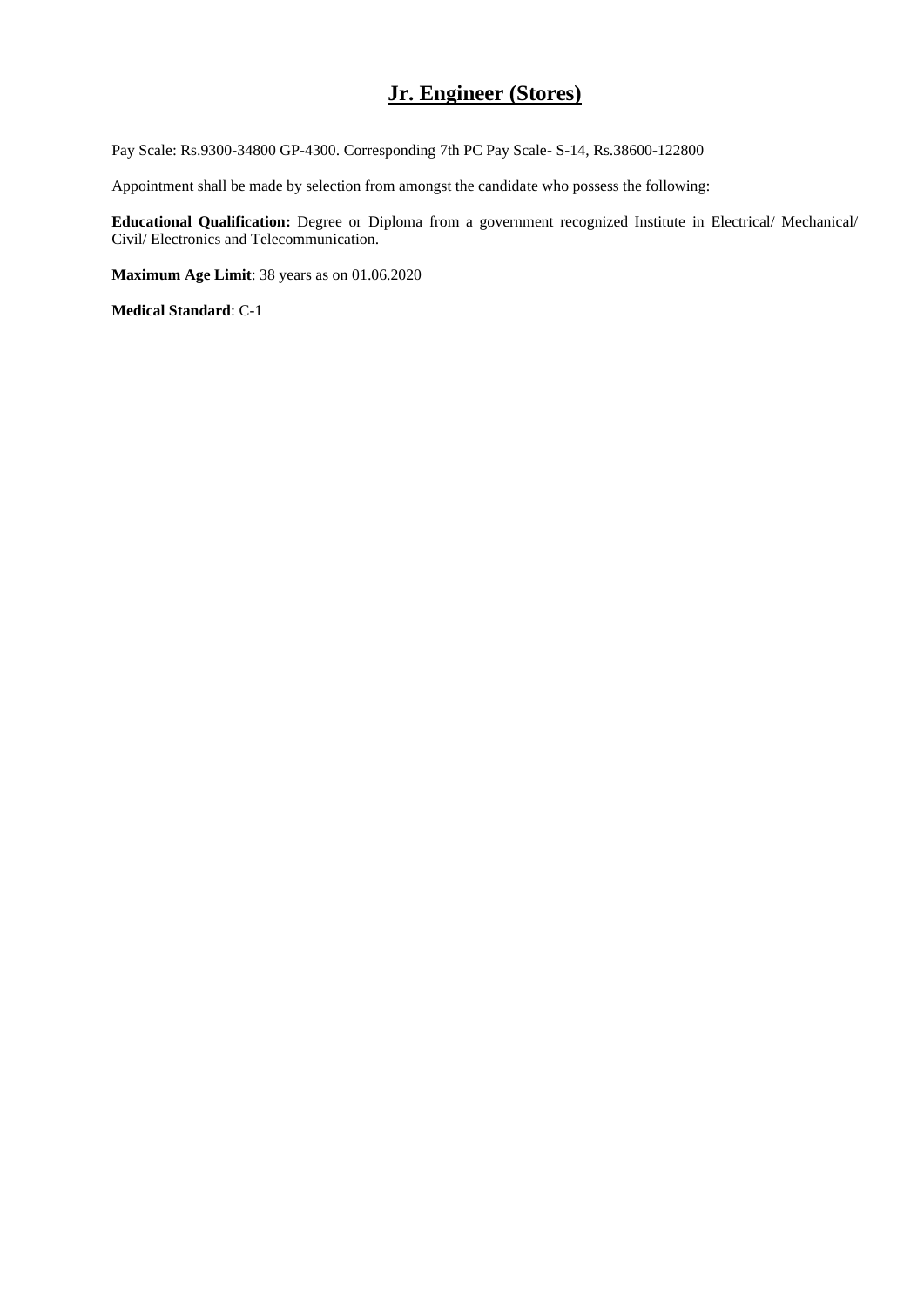## **Traffic Controller**

Pay Scale: Rs.9300-34800 GP-4300. Corresponding 7th PC Pay Scale- S-14, Rs.38600-122800

Appointment shall be made by selection from amongst the candidate who possess the following:

**Educational Qualification:** Degree or Diploma from a government recognized Institute in Engineering in Electrical/ Electronics / Electronics & Telecommunication

**Maximum Age Limit**: 38 years as on 01.06.2020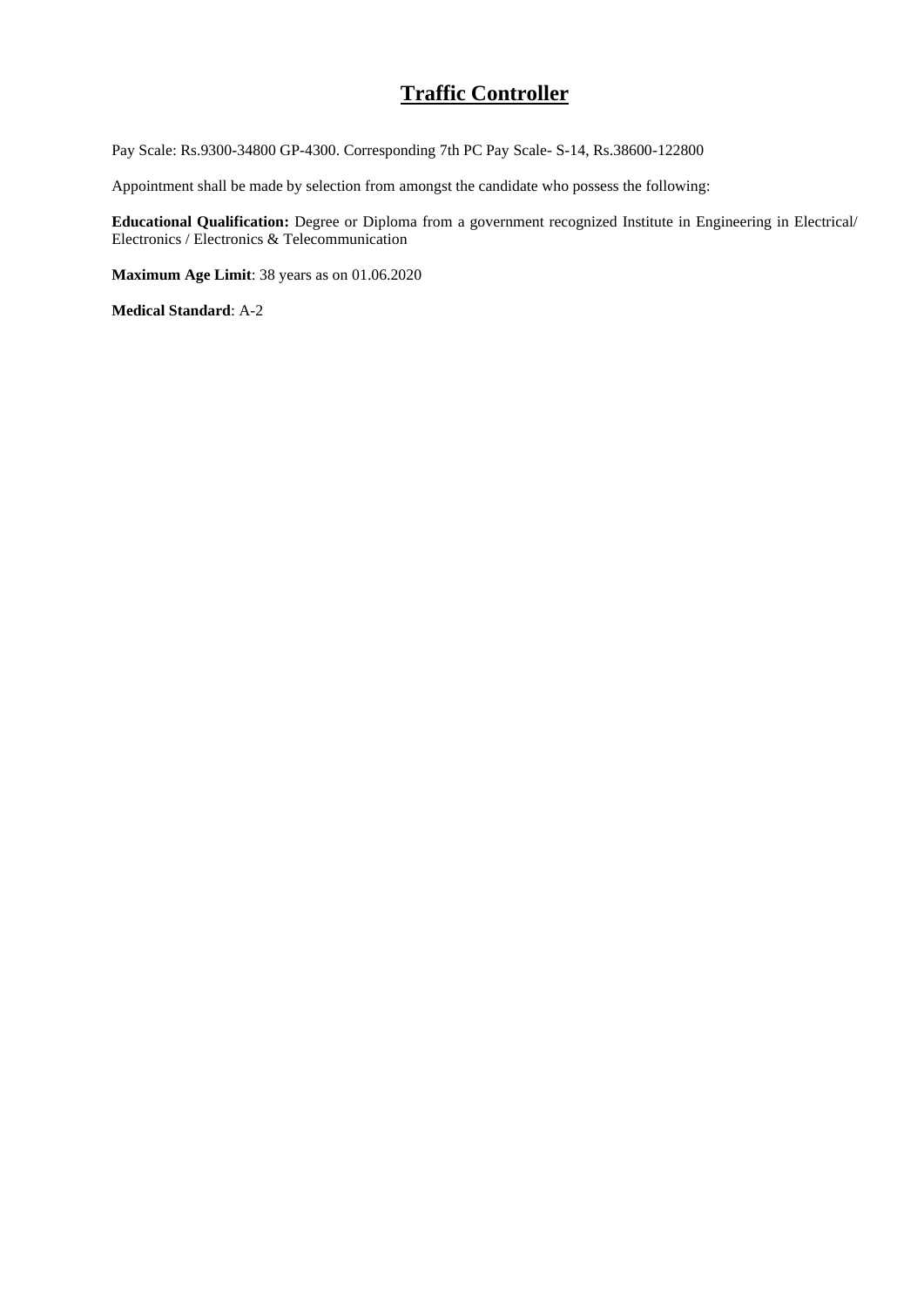# **Helper**

Pay Scale: Rs.4440-7440 GP-1300. Corresponding 7th PC Pay Scale- S-1, Rs.15000-47600 Appointment shall be made by selection from amongst the candidate who possess the following: **Educational Qualification:** ITI/NCVT/SCVT from a government recognised Institute in any trade. **Maximum Age Limit**: 38 years as on 01.06.2020 **Medical Standard**: B-1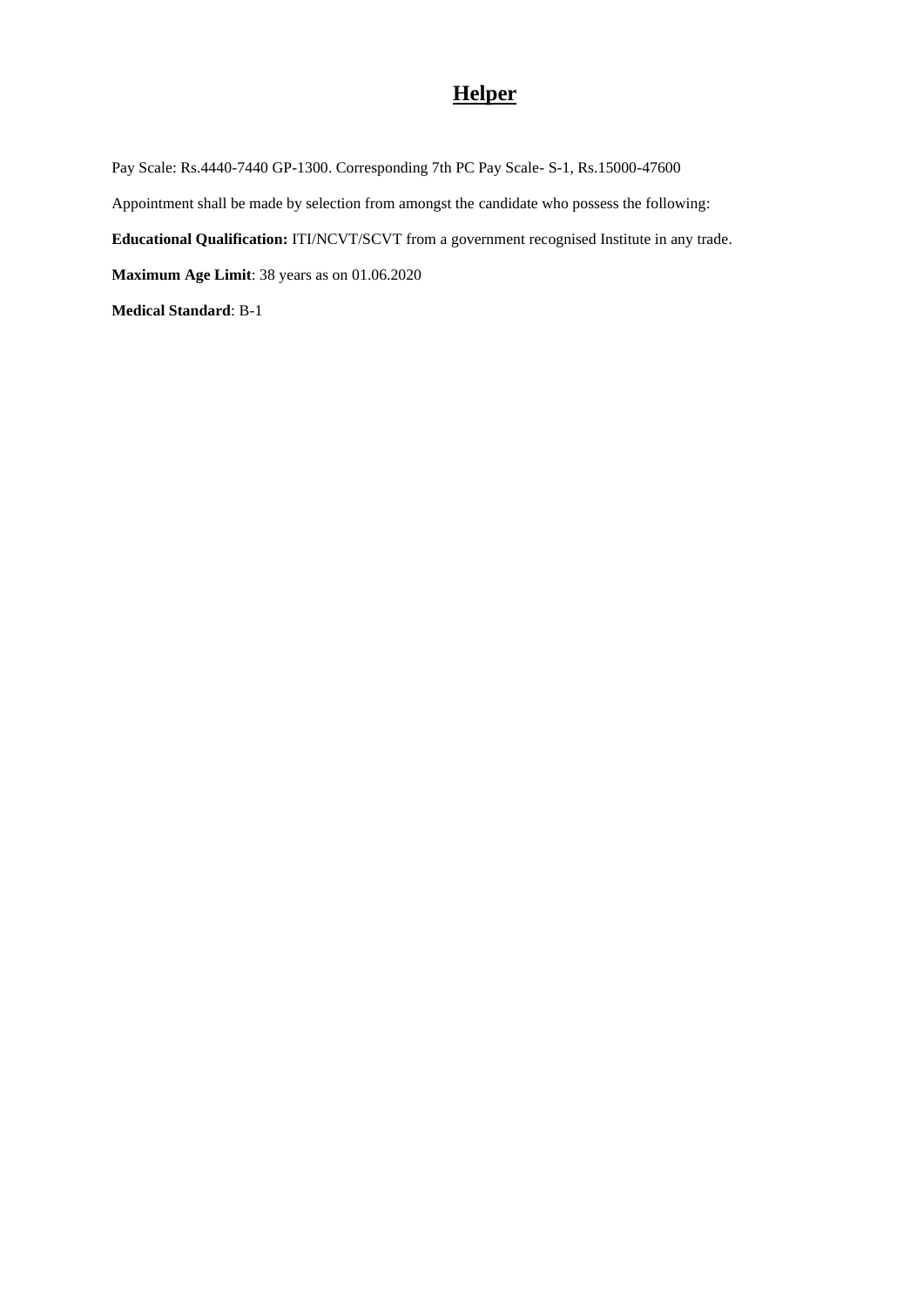**\*Note: As per Govt. GR horizontal reservation for differently abled person is 4%. 30% posts are reserved for women, 15% posts are reserved for exserviceman, 5% posts are reserved for Project / Earthquake affected person, 5% posts are reserved for Meritorious Sports Person and 1% post are reserved for Orphan Child.**

### **Note:**

1. Medical Standard as per Indian Railway Medical Manual.

2. Maximum age requirement has been indicated against respective posts, however there shall be further relaxation of age of 5 years for backward class community candidates as per Government of Maharashtra Rules.

3. For Ex-service man maximum age is relaxation by 7 years.

4. For persons with disability, following in any caste is further relaxed by 7 year.

5. No age limit for deputations.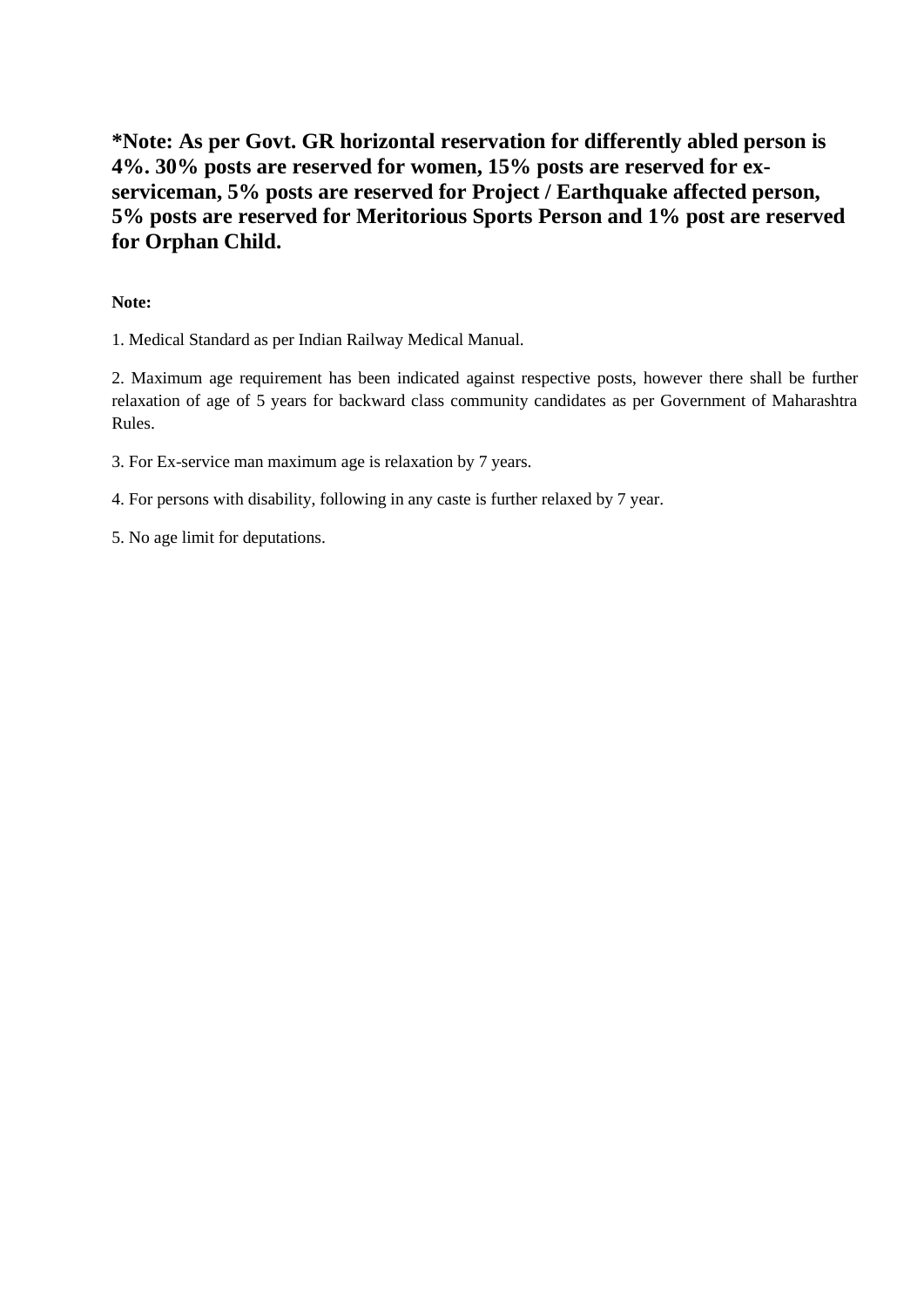### **General Conditions :-**

- 1. Online examination fee for General candidates is Rs. 300/- and fee for reserved candidate is Rs. 150/-
- 2. Age, Qualification and Experience as on 01-06-2020 will be considered valid. Qualification acquired afterwards will not be considered.
- 3. Differently abled candidate should possess 40% Disable Certificate from the competent Government Medical Officer of Government Hospital of the concerned reserved category.
- 4. As per Women and Child Development Dept. Govt. Resolution No.82/2001/म.से.आ/200/प्र.क्र.415/का.2,दिनांक25 मे, 2001 those who wants to apply under women reservation from open category are required to submit Non-Creamy Layer Certificate valid till 31st March, 2019. Also women candidates are required to submit Domicile from Competent Authority of Govt. of Maharashtra. All the terms & conditions in the said G.R. dated 25-05-2001 are binding upon for the women candidates.
- 5. If women candidate is not found under the horizontal reserved category, then the same post will be filled from men candidate under the same category.
- 6. If the candidate is not available from the Horizontal reservation, the candidate will be filled in the same social category as per GAD Circular No.SRV-1097/C.R.31/98/16-A, dated 16.3.1999 and GAD Circular No.SRV-1012/16/12/16-A, dated 13.8.2014.
- 7. Candidate should have knowledge of Marathi language. (Candidate should submit S.S.C. Examination certificate.). Otherwise they have to pass Marathi examination as per Govt. of Maharashtra Notification No.मभाप-1087/14/सीआर-2/87/20, दिनांक30 डिसेंबर, 1987.
- 8. As per Government Rule 4 "A" of the Government notification No.SRV-2000/CR (17/2000)/Twelve, dated 28th March, 2005, the Candidate should produce/submit an affidavit of having a small family.
- 9. The Backward Class candidate should have Valid Caste Certificate issued by the Competent Authority of Govt. Of Maharashtra and should produce/submit the same. If the Caste Validity Certificate is not available, it is binding to submit the Caste Validity Certificate within six months from the date of appointment, failing which, his/her selection/appointment on the post will automatically come to end with immediate effect without any communication.
- 10. The reservation to Backward reserved Category is applicable only to the Backward Class candidates of Maharashtra State. The Backward reserved Category & Women reservation Category candidates are compulsorily required to produce/ submit Domicile certificate of Maharashtra State without giving any reason.
- 11. Candidate applying for the V.J(A), N.T(B), N.T(C) N.T.(D), Other Backward Class, SEBC, EWS and Special Backward Class should produce/submit Non Creamy layer Certificate valid till 31st March, 2019 otherwise his/her application should not be considered under reserved category.
- 12. Candidates are required to pass one of the certificate examinations of MS-CIT or CCC or O-level or A-level or B-level or C- level which is compulsorily additional qualification for all posts. Accordingly, he/ she should produce /submit a copy of the Certificate. If the candidate does not have such certificate, then he/ she should pass the said Certificate Examination within two years from the date of appointment according to the GOM's GAD, GR. No. Training 2000/C.R.61/2001/39, dated 19th March, 2003, failing which his/her services would be terminated with immediate effect without any communication.
- 13. The experience certificate of only full time work will be considered. The experience of part time/honorarium service will not be considered.
- 14. The selection of the candidate is liable to be terminated /cancelled at any point of stage if the copies of certificate submitted by the candidate at the time of interview/selection or thereafter are found to be invalid, suspicious and/or incomplete.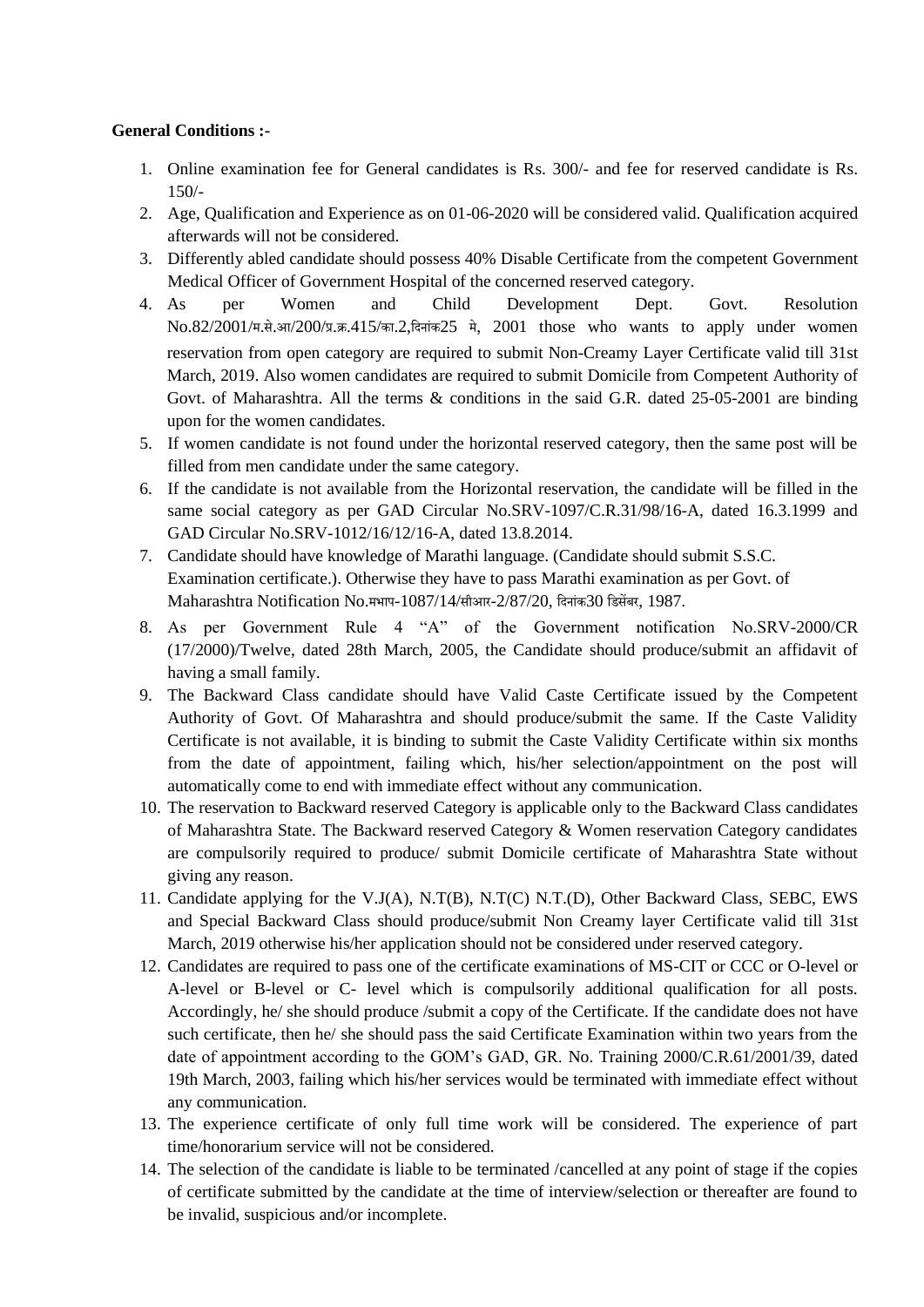- 15. As per Govt. Circular G.A.D dated 29/05/2017, the process of verification and certification of roster is under process. The Number of reservation may be change. Accordingly the decision of the competent Authority in this regards will be final.
- 16. Candidates will be shortlisted on the merit of each candidate with reference to number of applications received to the number of posts vacant.
- 17. Waiting List will be prepared, if any, on the basis of Merit will be kept live for certain period depending on our requirement, however in any case, not beyond one year.
- 18. Recommendations and pressure for selection of candidates will not be entertained at any point of time. On the contrary, the said candidates who try to pressurize will be treated as ineligible for selection/appointment.
- 19. This company reserves its right either to cancel /postpone the entire procedure in accordance with the advertisement or to cancel/postpone the advertisement, without any justification.
- 20. For the detailed advertisement, Eligibility, Qualifications and Experience, Pay Scales, and other instructions for filling the above posts, please visit MMRDA website: **https://mmrda.maharashtra.gov.in** (Divisions → Administration → Recruitment)
- 21. The above vacant posts are as per social and Horizontal reservation.
- 22. No reservation for the isolated post as per GAD, GoM GR No. BCC-1097प्र.क्र.20/97/16-बदिनांक 21 सप्टेंबर, 1998.
- 23. Number of posts indicated in the advertisement may increase/ decrease depending on our requirements. Accordingly reservation to the posts will be changed. Decision of the Competent Authority will be final.
- 24. The posts under VJNT are interchangeable within the category. If no suitable candidates from the respective reserved category are found, the posts will be filled as per the norms/procedure laid down by in the prevailing resolution of Govt. of Maharashtra on its merit.
- 25. The candidates already employed in a Govt. sector, should compulsorily produce/submit/No objection certificate from the present employer, strictly as per the GRs in this regard.
- 26. Age/Qualification & Experience at the time of filling up of the application will be considered valid. Qualification /Experience acquired afterwards will not be taken into consideration.
- 27. Officers working in Central/ State/ Semi Govt, PSU, LDBs fulfilling the prescribed eligibility criteria, equivalent pay scale and grade pay can apply for the post on deputation through proper channel.
- 28. If suitable candidates are not found for a post then the same will be filled up in lower scale by suitable candidates.
- 29. For horizontal reservation the GAD GR dated 16/03/1999, 13/08/2014 and 19/12/2018 are applicable
- 30. For EWS candidates they have to submit the documents as per GAD GR NO. राआधो -4019/CR-31/16-A dated 12/02/2019. Also, to take benefits they have to submit non creamy layer certificate and they should be domicile in Maharashtra state from on or before 13/10/1967.
- 31. There shall be 5% horizontal reservation for Meritorious Sportspersons. The candidates applying against Meritorious Sportspersons shall ensure that he / she has the valid Sport Certificate which is validated by the Appropriate Sport Committee else submit the details of submission of token at the office of Appropriate Sport Committee for obtaining sport validity certificate on or before last date of submission of online application. It will be the responsibility of the candidate to validate the sport certificate in prescribed format from the appropriate competent authority before the submission of online application and the candidates are required to submit / mention his / her all the Sports Certificates at the same time and the same has to be mentioned in the online application as per Government of Maharashtra, School Education & Sports Department G.R. No. RKD-2002/P.K. 68/KUS-2 dated 01/07/2016 and G.R. No. RKD-2002/P.K.68/KUS-2 dated 11/03/2019.
- 32. As per Women & Child Development Department GR No. अनाथ-2018/प्र.क्र.182/का-03 DATED 20/08/2019, 1% post are reserved for Orphan Child, on the guidelines stated in the above GR.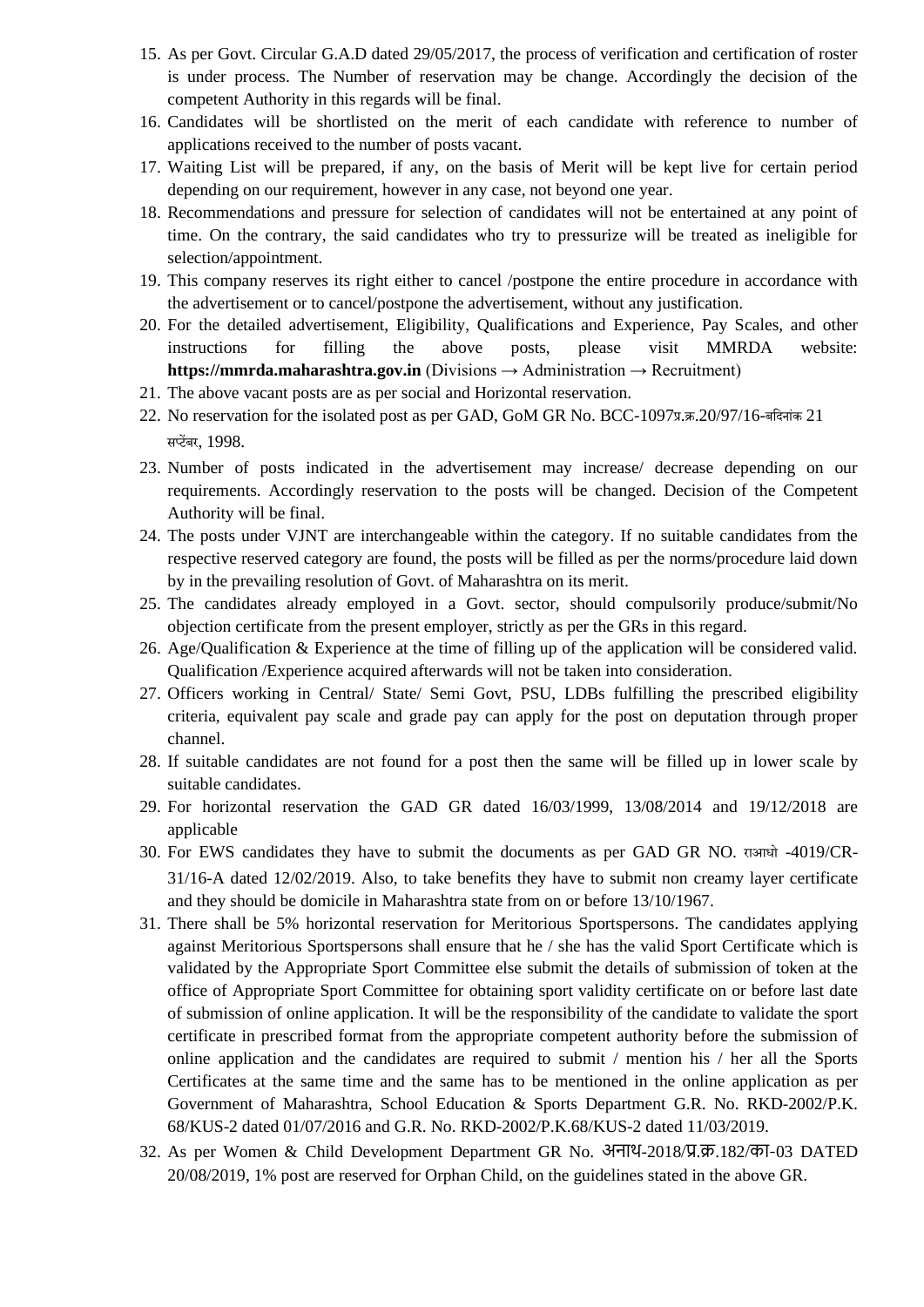- 33. The age relaxation for the reserved category applicants is admissible only in the case of vacancies reserved for such categories. The reserved category applicants, who apply against posts meant of general / open category, are not entitled to get age relaxation. However, the age relaxation belonging to PWD (Divyang) category are entitled to get age relaxation as admissible to them for the posts meant for Open / Genera category.
- 34. The number of vacancies and reservation for various Categories are provisional and likely to change as per the Government Policy Amended from time to time etc. Such a change will not be notified either in News Paper, on website or to the candidates.
- 35. The online application form will be opened from 27/06/2020 and the last date for receipt of application is 27/07/2020.

**Date : 26th June 2020 Place : Mumbai (D. K. Sharma)**

 **MD, MMMOCL**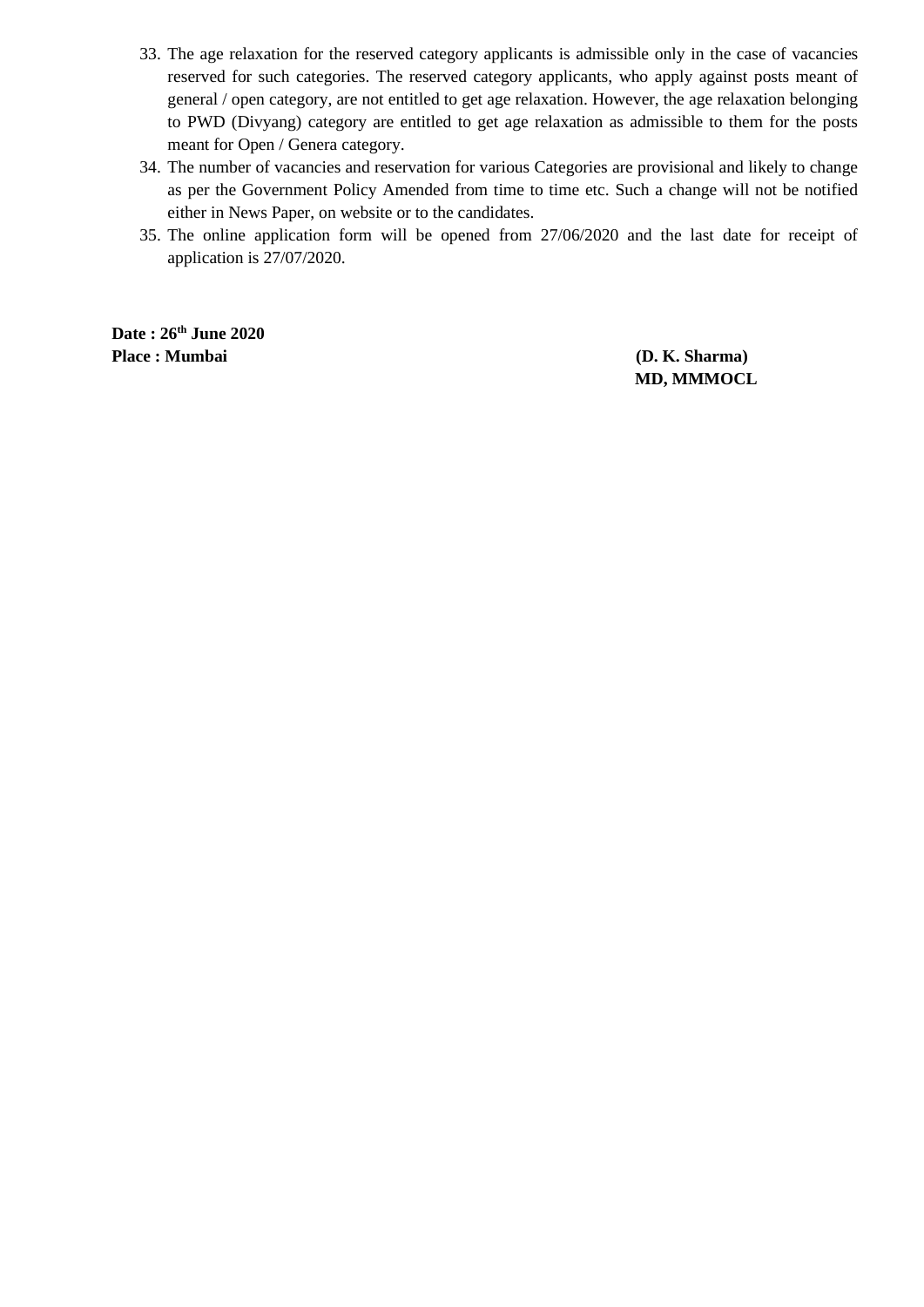### **TO BE FILLED IN BOLD ENGLISH CAPITAL LETTERS BY THE CANDIDATE ONLY**

(\* marked fields are mandatory. Candidates are advised to fill up the detailed information in the prescribed format and at relevant place only. No separate sheet attached will be considered.)

> **Please affix passport size photograph and sign across**

# **To, The Managing Director,**  Maha Mumbai Metro ( $M<sup>3</sup>$ ) Operation Corporation Ltd. & Metropolitan Commissioner, MMRDA New Administrative Building, 8th Floor, Bandra-Kurla Complex, Bandra (East), Mumbai - 400 051.MAHARASHTRA. 1. \*Name of Post applied for :- \_\_\_\_\_\_\_\_\_\_\_\_\_\_\_\_**,**  2. Mode of Selection :- **(a) Nomination / (b) Deputation /** 3. \*Whether applied under Women reservation: -YES/NO 4. \*Whether applied under Ex-Serviceman reservation: -YES/NO 5. \*Whether applied under Differently abled person reservation: -YES/NO 6. \*Whether applied under Meritorious Sports person reservation: -YES/NO 7. \*Whether applied under Project affected / Earthquake reservation: -YES/NO 8. \*Candidate's Full Name  $\cdot$ - $\frac{\text{Surname}}{\text{Surname}}}$ (Surname) (Name) (Middle Name) 9. \*Date of Birth :-\_\_\_\_\_\_\_\_\_\_\_\_\_\_ \*Age:-\_\_\_\_ \*Yrs.\_\_\_\_\*Months. 10. \*Gender : M/F \*Nationality :- \_\_\_\_\_\_\_\_\_\_ \*Religion : \_\_\_\_\_\_\_\_ \*Category: \_\_\_\_\_\_\_\_\_ 11. \*Permanent Address :- \_\_\_\_\_\_\_\_\_\_\_\_\_\_\_\_\_\_\_\_\_\_\_\_\_\_\_\_\_\_\_\_\_\_\_\_\_\_\_\_\_\_\_\_\_\_\_\_\_  $\_$  , and the set of the set of the set of the set of the set of the set of the set of the set of the set of the set of the set of the set of the set of the set of the set of the set of the set of the set of the set of th 12. \*Correspondence Address :- \_\_\_\_\_\_\_\_\_\_\_\_\_\_\_\_\_\_\_\_\_\_\_\_\_\_\_\_\_\_\_\_\_\_\_\_\_\_\_\_\_\_\_\_\_\_\_\_\_  $\_$  , and the set of the set of the set of the set of the set of the set of the set of the set of the set of the set of the set of the set of the set of the set of the set of the set of the set of the set of the set of th 13.  $*$ Email ID :-14. \*Mobile No. :- \_\_\_\_\_\_\_\_\_\_\_\_\_\_\_\_ 15. Alternate Contact No. :-16. \*Educational /Professional Qualifications acquired:- Sr. No. Details of Educational Qualification Year of passing Grade/ Percentage Board/University/Institute

17. \* General Experience gained :-

|           |                         | Period |    |                | Post held&  | Pay Band/CTC                  |                               | Reasons for |
|-----------|-------------------------|--------|----|----------------|-------------|-------------------------------|-------------------------------|-------------|
| Sr.<br>No | Name of<br>Organization | From   | To | Total<br>years | Type of     | (Rs). With Pay<br>Scale under | Nature of duties<br>performed | leaving.    |
|           |                         |        |    |                | appointment | <b>IDA/CDA</b>                |                               |             |
|           |                         |        |    |                |             |                               |                               |             |
|           |                         |        |    |                |             |                               |                               |             |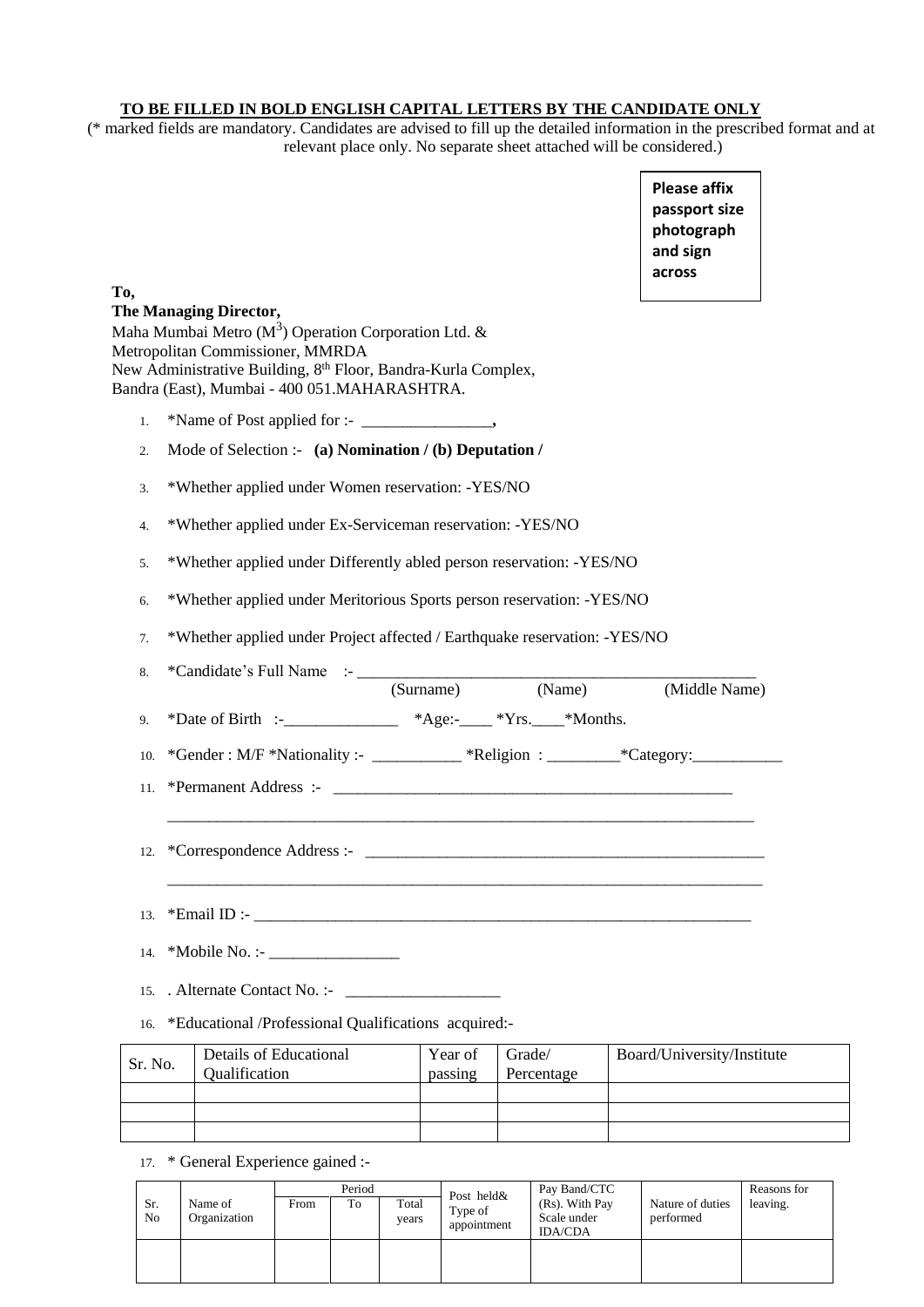|                                                                                                                     | <b>TOTAL</b> |  |  |  |  |  |  |  |  |  |
|---------------------------------------------------------------------------------------------------------------------|--------------|--|--|--|--|--|--|--|--|--|
| *Need detailed information i.e. post at the time of joining, promotions received, if any - at each stage during the |              |  |  |  |  |  |  |  |  |  |
| total tenure.                                                                                                       |              |  |  |  |  |  |  |  |  |  |

| Sr. No.          | Name of organization                                                                      | <b>Position</b><br>/Designation | <b>Period</b>         | no. of years |
|------------------|-------------------------------------------------------------------------------------------|---------------------------------|-----------------------|--------------|
| 1.               |                                                                                           |                                 |                       |              |
|                  |                                                                                           |                                 |                       |              |
| 2.               |                                                                                           |                                 |                       |              |
|                  |                                                                                           |                                 |                       |              |
| 3.               |                                                                                           |                                 |                       |              |
|                  |                                                                                           |                                 |                       |              |
| $\overline{4}$ . |                                                                                           |                                 |                       |              |
|                  |                                                                                           |                                 |                       |              |
| 5.               |                                                                                           |                                 |                       |              |
|                  |                                                                                           |                                 |                       |              |
| 6.               |                                                                                           |                                 |                       |              |
|                  |                                                                                           |                                 |                       |              |
|                  | <b>Total No. of years</b>                                                                 |                                 |                       |              |
|                  | 19. Parent Department Name, Address,<br>Phone No., Competent Authority,                   |                                 | :-                    |              |
|                  | 20. Whether one copy of application has been<br>sent to parent department well in advance |                                 | $\mathbf{L}$          |              |
|                  | 21. Present Pay Scale with GP<br>(details along with VI/VII th Pay Commission             |                                 |                       |              |
|                  | and CDA/IDA/Other Scale, if any)                                                          |                                 | $\mathrel{\mathop:}=$ |              |

18. \*Specific working experience gained as under:-

22. Present Basic, GP with designation held  $\qquad \qquad : \qquad$ 

23. Present employer's name, address,  $\vdots$ Phone number & key person.

#### 24. Details of deputation during the entire service till date :-

| Sr. No | Name of the<br>organization | Post<br>held | Pay<br>Scale | Period |    |       | Remarks, if any |
|--------|-----------------------------|--------------|--------------|--------|----|-------|-----------------|
|        |                             |              |              | From   | To | Total |                 |
|        |                             |              |              |        |    |       |                 |

25. Date of return from earlier deputation :organization, (in case of deputation candidates)

- 26. Whether Departmental Enquiry, if any is pending, :- YES/No proposed, initiated against you in last 10 years
- 27. Whether your Parent Dept. will relieve you in case if you are selected on Nomination/Deputation?

\*If so, the maximum period required for joining the duties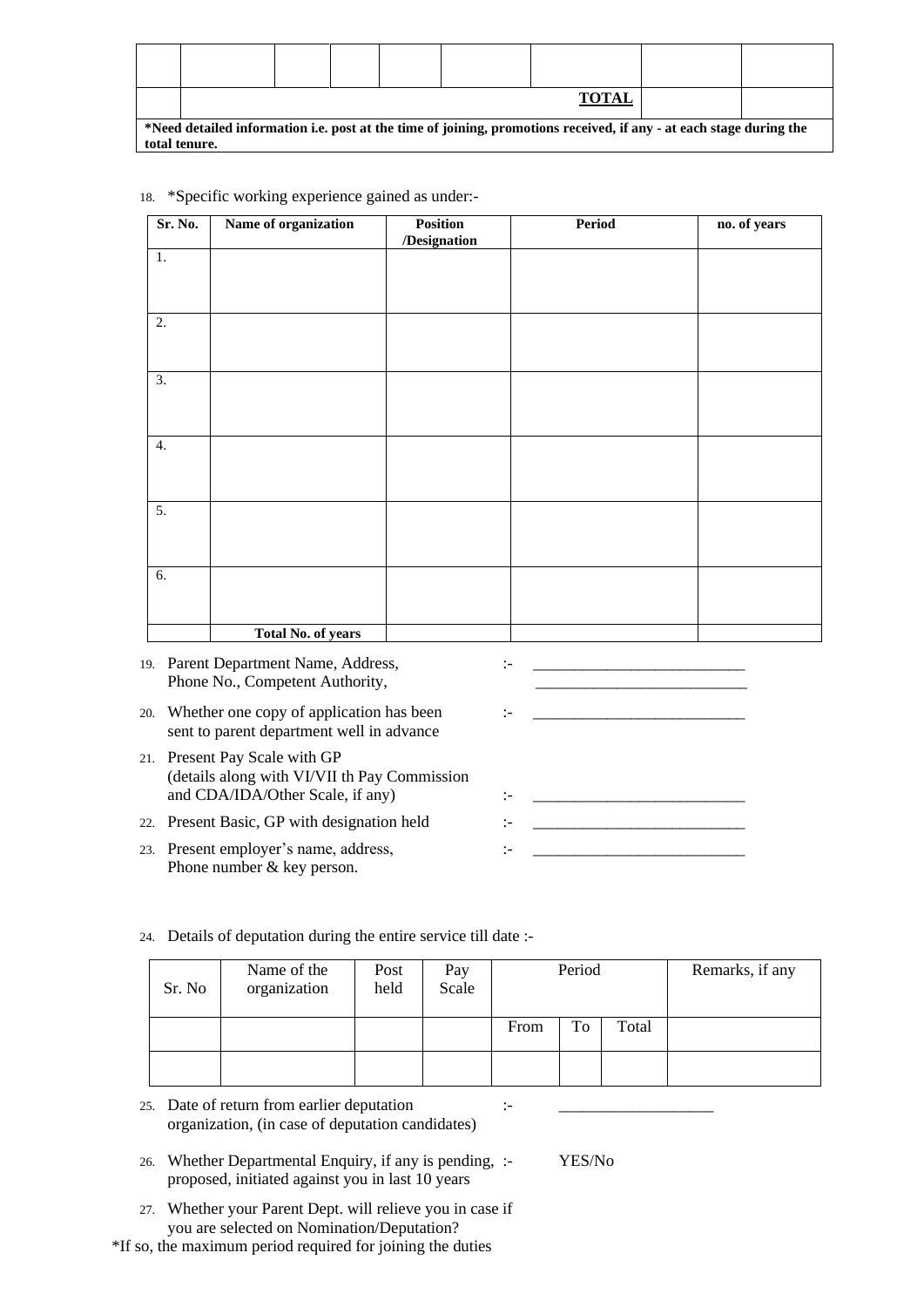|             | 28. Whether you have applied to<br>Competent Authority for issue of<br>Vigilance Clearance Certificate                       |                                          |        | $\mathbf{L}$      | Yes/No |
|-------------|------------------------------------------------------------------------------------------------------------------------------|------------------------------------------|--------|-------------------|--------|
|             | 29. Whether you have applied to<br>Competent Authority for issue of<br>Last five years Performance Appraisal                 |                                          |        | $\mathbf{I}$      | Yes/No |
|             | 30. Whether you have applied to<br>Competent Authority for issue of<br>NOC (in the format attached)                          |                                          |        | $\mathbf{L}$      | Yes/No |
|             | 31. Names of two reputed references except political<br>and relatives preferably Gazetted Officers in the Class I rank :- 1. |                                          |        | 2.                |        |
|             | Enclosures in support of statement duly self attested<br>(Denotes strike out whichever not applicable)                       |                                          |        |                   |        |
| i.<br>ii.   | Age Proof (Birth Certificate/SLC)<br>Educational/Professional qualifications<br>(Passing certificate necessary)              | $\mathbb{R}^{n \times n}$<br>$1 - 1 = 1$ | Yes/No | Yes/No (Nos._____ |        |
| iii.<br>iv. | <b>Experience certificates</b><br>NOC issued by parent Department                                                            | $\mathbb{R}^n$<br>$\mathbf{L}$           | Yes/No | Yes/No (Nos.      |        |

### **DECLARATION:**

I hereby declare that all the statements made by me in this application form are true and correct to the best of my knowledge and belief that nothing has been concealed or suppressed. I have enclosed necessary documents/certificates to this effect. I also understand that in case, any of my statements is found untrue during any stage of recruitment and thereafter. I shall be disqualified for the post applied for and I shall be liable for any penal action.

I have read the advertisement and the relevant GRs mentioned hereinabove and made aware myself about all the terms & conditions stipulated therein and affirm to abide by them. I affirm I fulfill the requisite criteria that that no any Departmental Enquiry is live/pending/proposed against me as on today. I further affirm that there are No Dues, No Legal Proceedings of any nature are pending against me as of date.

Date :

Place : **Signature of candidate with name & date**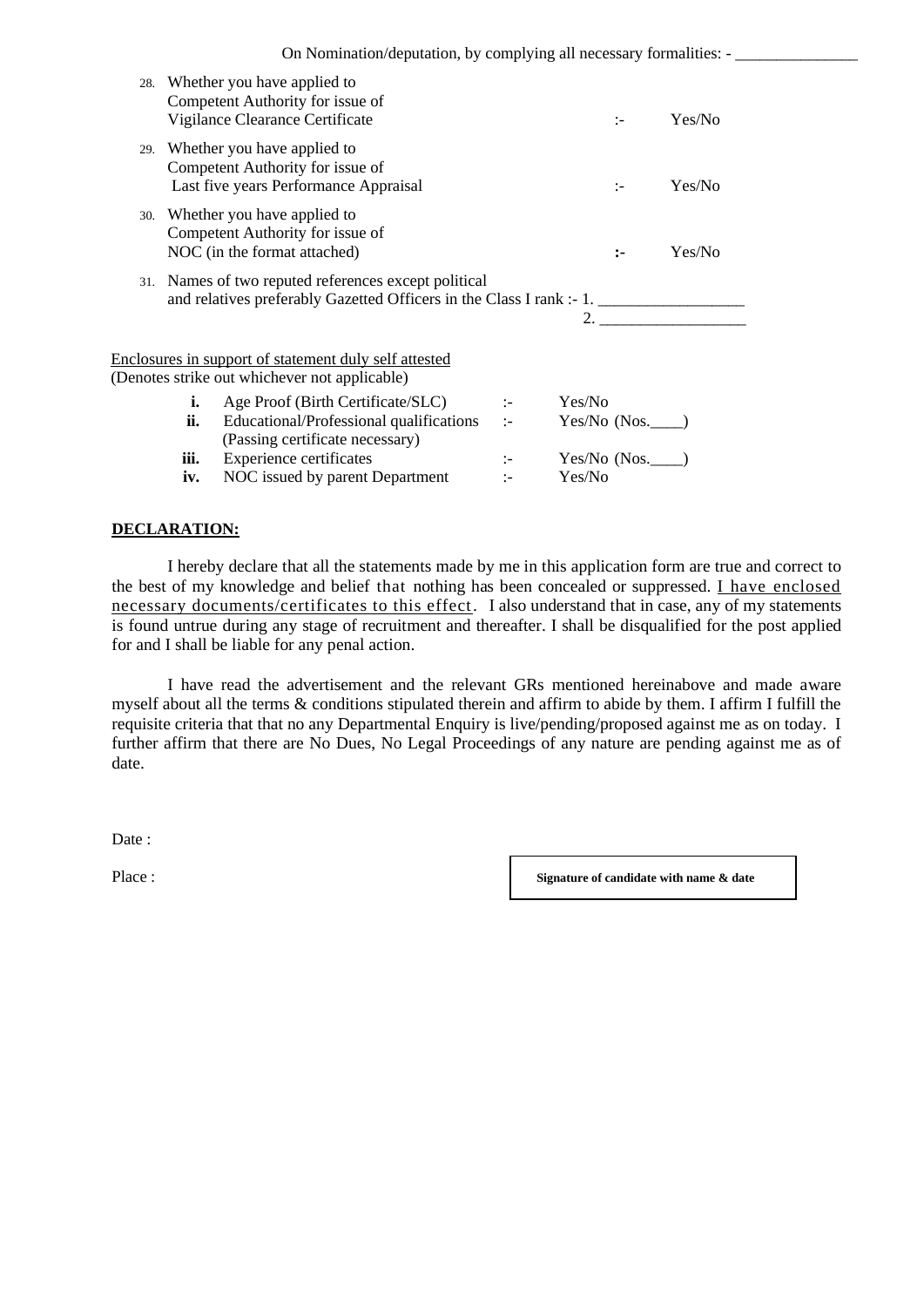### **(To be given on Company's letterhead)**

Date:

**To, The Managing Director,**  Maha Mumbai Metro ( $M^3$ ) Operation Corporation Ltd. & Metropolitan Commissioner, MMRDA New Administrative Building, 8<sup>th</sup> Floor, Bandra-Kurla Complex, Bandra (East), Mumbai - 400 051. MAHARASHTRA.

### **No Objection Certificate**

This is to certify that Shri/Smt./Kumari is working in this <u>contract the office from</u> to till date as <u>contract the set of the set of the set of the set of the set of the set of the set of the set of the set of the set of the set of the set of the set of the set of the set of</u> pay scale of \_\_\_\_\_\_\_\_\_\_\_\_\_\_\_\_\_\_\_\_\_\_\_\_\_\_ having present basic is Rs. \_\_\_\_\_\_\_\_\_\_\_\_ & GP in Rs. as per our official record, his/her date of birth is

Further it is certified that he/she has applied for the post of \_\_\_\_\_\_\_\_\_\_\_\_\_\_\_ in MMMOCL on deputation/nomination basis and we found him/her is entitled to the said post as per prevailing norms of deputation. He/She fulfills the qualification, experience and prescribed criteria as specified in the advertisement as per recruitment rules for the said post in MMMOCL.

We ensure that if he/she selected, we will spare the services of Shri/Smt./Kum.  $\frac{1}{\sqrt{1-\frac{1}{2}}\sqrt{1-\frac{1}{2}}\sqrt{1-\frac{1}{2}}\sqrt{1-\frac{1}{2}}\sqrt{1-\frac{1}{2}}\sqrt{1-\frac{1}{2}}\sqrt{1-\frac{1}{2}}\sqrt{1-\frac{1}{2}}\sqrt{1-\frac{1}{2}}\sqrt{1-\frac{1}{2}}\sqrt{1-\frac{1}{2}}\sqrt{1-\frac{1}{2}}\sqrt{1-\frac{1}{2}}\sqrt{1-\frac{1}{2}}\sqrt{1-\frac{1}{2}}\sqrt{1-\frac{1}{2}}\sqrt{1-\frac{1}{2}}\sqrt{1-\frac{1}{2}}\sqrt{1-\frac{1}{2}}\sqrt{1-\frac$ 

We also certify that No Departmental Enquiry is pending, initiated, proposed and he/she never been penalized in the last 5 years.

This NOC is issued on his/her request.

Place :

Date:

Authorized Signatory Name Company seal with address Phone No/Email ID